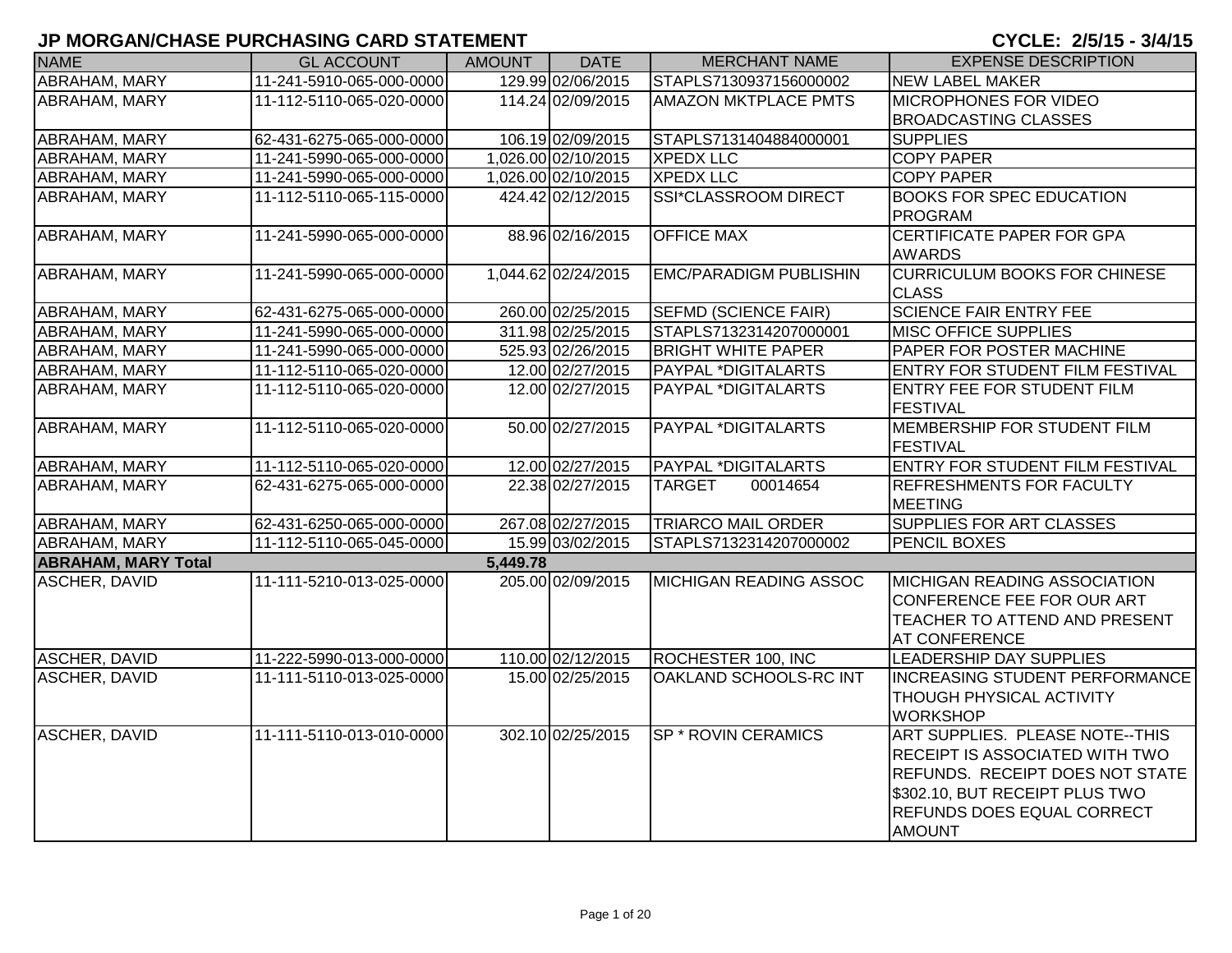| <b>NAME</b>                | <b>GL ACCOUNT</b>        | <b>AMOUNT</b> | <b>DATE</b>         | <b>MERCHANT NAME</b>          | <b>EXPENSE DESCRIPTION</b>                                                            |
|----------------------------|--------------------------|---------------|---------------------|-------------------------------|---------------------------------------------------------------------------------------|
| <b>ASCHER, DAVID</b>       | 11-111-5110-013-025-0000 |               | 30.00 02/26/2015    | OAKLAND SCHOOLS-RC INT        | <b>EXPLICIT INSTRUCTION WORKSHOP</b><br>FOR TWO STAFF TO ATTEND AT<br>OAKLAND SCHOOLS |
| <b>ASCHER, DAVID</b>       | 11-111-5110-013-010-0000 |               | -85.00 02/27/2015   | <b>SP * ROVIN CERAMICS</b>    | PARTIAL REFUND FOR ART SUPPLIES.<br>SEE PREVIOUS ROVIN NOTE                           |
| ASCHER, DAVID              | 11-111-5110-013-025-0000 |               | 220.00 03/02/2015   | <b>NOVI EDUCATIONAL FOUND</b> | <b>GREEN GALA TICKETS FOR NW STAFF</b><br><b>TO ATTEND</b>                            |
| ASCHER, DAVID              | 11-111-5110-013-010-0000 |               | -18.60 03/02/2015   | <b>SP * ROVIN CERAMICS</b>    | PARTIAL REFUND FOR ART SUPPLIES,<br>SEE PREVIOUS ROVIN NOTE                           |
| ASCHER, DAVID              | 11-111-5110-013-010-0000 |               | 229.68 03/04/2015   | MOLLY HAWKINS HOUSE IN        | <b>ART SUPPLIES</b>                                                                   |
| <b>ASCHER, DAVID</b>       | 11-111-5210-013-025-0000 |               | 60.00 03/04/2015    | SSI*SCHOOL SPECIALTY          | LEADERSHIP DAY SUPPLIES                                                               |
| <b>ASCHER, DAVID Total</b> |                          | 1,068.18      |                     |                               |                                                                                       |
| <b>BARCOMB, CHERYL</b>     | 11-225-5111-000-000-0000 |               | 125.00 02/06/2015   | <b>COMPLETE BATTERY SOURC</b> | <b>BATTERY BACK-UP REPLACEMENT</b>                                                    |
| <b>BARCOMB, CHERYL</b>     | 11-225-5111-000-000-0000 |               | 103.79 02/06/2015   | <b>QUILL CORPORATION</b>      | <b>RECHARGEABLE BATTERIES FOR</b><br><b>MICROPHONES</b>                               |
| <b>BARCOMB, CHERYL</b>     | 11-225-4120-000-000-0000 |               | 119.25 02/09/2015   | SQ *THE POD DROP OF NO        | <b>IPAD REPAIR</b>                                                                    |
| <b>BARCOMB, CHERYL</b>     | 11-225-4917-000-000-0000 |               | 220.00 02/10/2015   | <b>TIERNEY BROTHERS INC</b>   | SMART SOFTWARE FOR BRIGHTLINK<br><b>INTERACTIVE PROJECTOR</b>                         |
| <b>BARCOMB, CHERYL</b>     | 41-456-6421-003-325-0014 |               | 296.24 02/12/2015   | <b>CDW GOVERNMENT</b>         | <b>CHROMEBASE FOR DISTRICT</b><br><b>EVALUATION</b>                                   |
| <b>BARCOMB, CHERYL</b>     | 41-456-6421-003-325-0014 |               | 198.90 02/12/2015   | <b>CDW GOVERNMENT</b>         | CHROMEBOX FOR EVALUATION                                                              |
| <b>BARCOMB, CHERYL</b>     | 41-456-6421-003-325-0014 |               | 1,358.00 02/12/2015 | <b>TIERNEY BROTHERS INC</b>   | <b>BRIGHTLINK 585 INTERACTIVE</b><br><b>PROJECTOR</b>                                 |
| <b>BARCOMB, CHERYL</b>     | 11-225-5111-000-000-0000 |               | -74.99 02/13/2015   | <b>AMAZON MKTPLACE PMTS</b>   | <b>PROJECTOR RETURN</b>                                                               |
| <b>BARCOMB, CHERYL</b>     | 11-225-4917-000-000-0000 |               | 30.00 02/13/2015    | <b>CDW GOVERNMENT</b>         | <b>GOOGLE CHROME MGT LICENSE</b>                                                      |
| <b>BARCOMB, CHERYL</b>     | 11-225-4917-000-000-0000 |               | 30.00 02/13/2015    | <b>CDW GOVERNMENT</b>         | GOOGLE CHROME MGT LICENSE                                                             |
| <b>BARCOMB, CHERYL</b>     | 41-456-6421-003-325-0014 |               | 397.80 02/18/2015   | <b>CDW GOVERNMENT</b>         | 2 CHROMEBOXES FOR DISTRICT<br><b>EVALUATION</b>                                       |
| <b>BARCOMB, CHERYL</b>     | 11-225-4917-000-000-0000 |               | 60.00 02/18/2015    | <b>CDW GOVERNMENT</b>         | 2 GOOGLE CHROME MGT LICENSE                                                           |
| <b>BARCOMB, CHERYL</b>     | 11-225-4917-000-000-0000 |               | 60.00 02/18/2015    | <b>CDW GOVERNMENT</b>         | 2 GOOGLE CHROME MGT LICENSES                                                          |
| <b>BARCOMB, CHERYL</b>     | 41-456-6421-003-325-0014 |               | 592.48 02/18/2015   | <b>CDW GOVERNMENT</b>         | 2 CHROMBASES FOR EVALUATION                                                           |
| <b>BARCOMB, CHERYL</b>     | 41-456-6422-015-325-0014 |               | 103.20 02/25/2015   | <b>AMAZON MKTPLACE PMTS</b>   | DF-(4) SLATE CASES                                                                    |
| <b>BARCOMB, CHERYL</b>     | 41-456-6422-014-325-0014 |               | 154.80 02/25/2015   | <b>AMAZON MKTPLACE PMTS</b>   | PV -(6) SLATE CASES                                                                   |
| <b>BARCOMB, CHERYL</b>     | 41-456-6422-012-325-0014 |               | 206.40 02/25/2015   | <b>AMAZON MKTPLACE PMTS</b>   | OH -(8) SLATE CASES                                                                   |
| <b>BARCOMB, CHERYL</b>     | 11-225-5111-000-000-0000 |               | 110.80 02/25/2015   | <b>AMAZON MKTPLACE PMTS</b>   | <b>E5420 LAPTOP REPLACEMENT</b><br><b>BATTERIES</b>                                   |
| <b>BARCOMB, CHERYL</b>     | 11-225-5111-000-000-0000 |               | 221.60 02/25/2015   | <b>AMAZON MKTPLACE PMTS</b>   | <b>REPLACEMENT LAPTOP BATTERIES</b>                                                   |
| <b>BARCOMB, CHERYL</b>     | 11-261-4120-065-000-0409 |               | 115.00 02/25/2015   | <b>SECURITY DESIGNS</b>       | INV 19944 - MS SECURITY DOOR<br><b>REPAIR</b>                                         |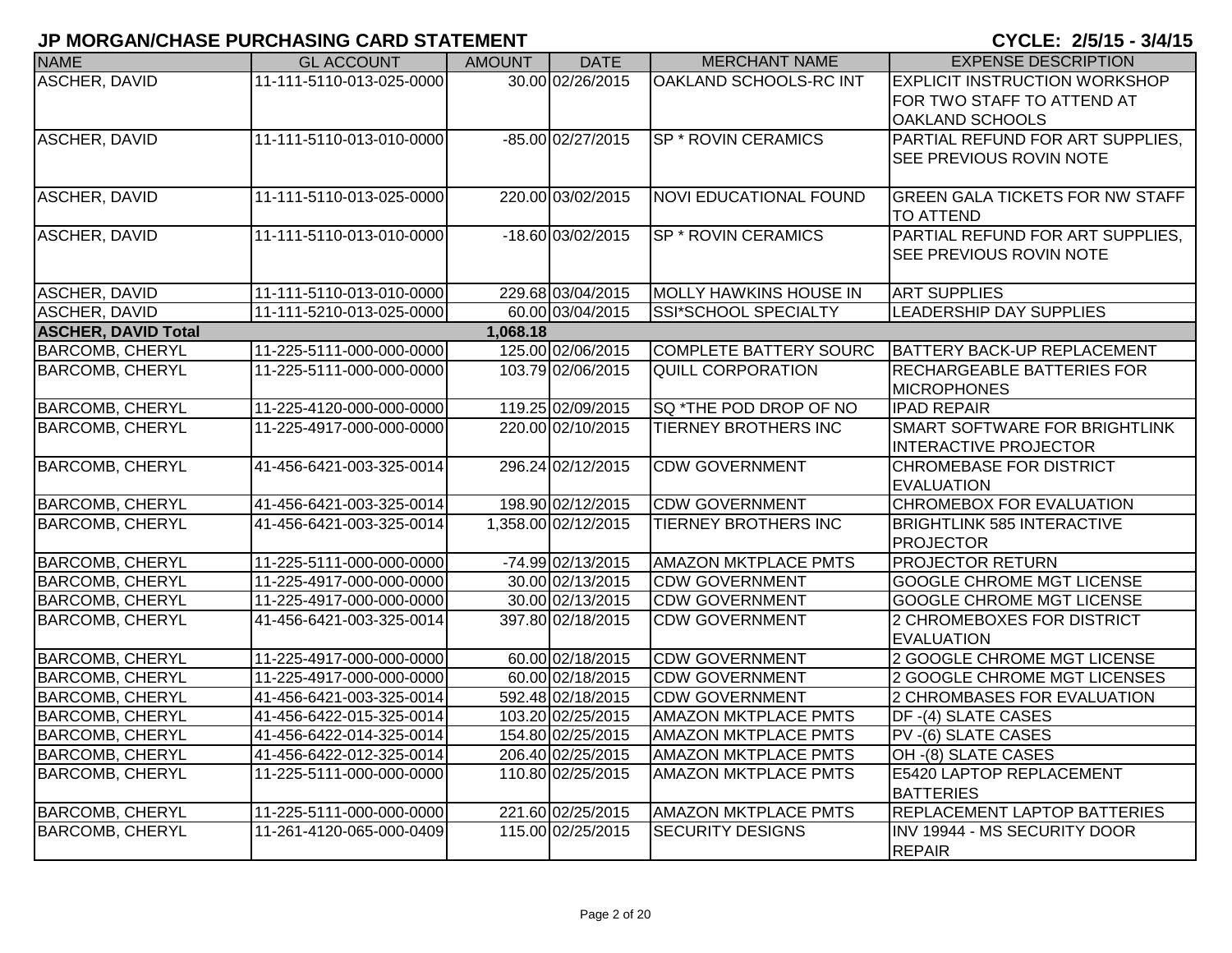| <b>NAME</b>                     | <b>GL ACCOUNT</b>        | <b>AMOUNT</b> | <b>DATE</b>         | <b>MERCHANT NAME</b>                    | <b>EXPENSE DESCRIPTION</b>                     |
|---------------------------------|--------------------------|---------------|---------------------|-----------------------------------------|------------------------------------------------|
| <b>BARCOMB, CHERYL</b>          | 11-261-4120-065-000-0409 |               | 900.00 02/25/2015   | <b>SECURITY DESIGNS</b>                 | INV 19945 - MS SECURITY DOOR                   |
|                                 |                          |               |                     |                                         | <b>REPAIR</b>                                  |
| <b>BARCOMB, CHERYL</b>          | 11-261-4120-065-000-0409 |               | 321.25 02/25/2015   | <b>SECURITY DESIGNS</b>                 | INV 19958 - MS SECURITY DOOR                   |
|                                 |                          |               |                     |                                         | <b>REPAIR</b>                                  |
| <b>BARCOMB, CHERYL</b>          | 11-225-5111-000-000-0000 |               | 720.00 02/25/2015   | <b>SMARTSIGN</b>                        | ASSET/INVENTORY TAGS FOR NEW                   |
|                                 |                          |               |                     |                                         | <b>TECHNOLOGY HARDWARE</b>                     |
| <b>BARCOMB, CHERYL</b>          | 41-456-6422-012-325-0014 |               | 25.94 02/26/2015    | <b>AMAZON MKTPLACE PMTS</b>             | <b>SLATE CASE</b>                              |
| <b>BARCOMB, CHERYL</b>          | 11-225-5111-000-000-0000 |               | 99.00 02/27/2015    | <b>OTHER WORLD COMPUTING</b>            | MACBOOK REPLACEMENT BATTERY                    |
| <b>BARCOMB, CHERYL</b>          | 41-456-6421-003-325-0014 |               | 35.00 03/03/2015    | <b>AMAZON MKTPLACE PMTS</b>             | 10-PORT USB RAPID CHARGER                      |
| <b>BARCOMB, CHERYL</b>          | 11-225-5111-000-000-0000 |               | 10.99 03/03/2015    | <b>AMAZON MKTPLACE PMTS</b>             | <b>DISPLAY PORT TO VGA CABLE</b>               |
| <b>BARCOMB, CHERYL</b>          | 41-456-6421-003-325-0014 |               | 66.99 03/03/2015    | <b>AMAZON MKTPLACE PMTS</b>             | 10-PORT USB CHARGING STATION                   |
| <b>BARCOMB, CHERYL</b>          | 11-225-5910-000-000-0000 |               | 12.72 03/03/2015    | AMAZON.COM                              | <b>OIL BASED MARKERS</b>                       |
| <b>BARCOMB, CHERYL</b>          | 11-225-5111-000-000-0000 |               | 149.72 03/03/2015   | DMI* DELL K-12 PTR                      | IMAGING DRUM FOR DELL 5100CN<br><b>PRINTER</b> |
| <b>BARCOMB, CHERYL</b>          | 41-456-6421-003-325-0014 |               | 1,358.00 03/04/2015 | <b>TIERNEY BROTHERS INC</b>             | <b>BRIGHTLINK 595WI INTERACTIVE</b>            |
|                                 |                          |               |                     |                                         | <b>PROJECTOR TO REPLACE RETURNED</b>           |
|                                 |                          |               |                     |                                         | 585                                            |
| <b>BARCOMB, CHERYL Total</b>    |                          | 8,127.88      |                     |                                         |                                                |
| BELANGER, KIMBERLY              | 11-118-5110-000-951-0000 |               | 36.14 02/09/2015    | <b>TARGET</b><br>00002816               | <b>MATERIALS AND SUPPLIES</b>                  |
| <b>BELANGER, KIMBERLY Total</b> |                          | 36.14         |                     |                                         |                                                |
| <b>BENGLE, HOLLY</b>            | 11-351-5110-000-953-0000 |               | 31.83 02/16/2015    | MICHAELS STORES 3744                    | PAINTING SUPPLIES AND SUPPLIES                 |
|                                 |                          |               |                     |                                         | FOR GROUP CLASS PROJECT                        |
| <b>BENGLE, HOLLY</b>            | 11-351-5110-000-953-0000 |               | 131.99 02/20/2015   | AMAZON.COM                              | CONTAINER/LOCKER TO LOCK UP GYM                |
|                                 |                          |               |                     |                                         | <b>EQUIPMENT</b>                               |
| <b>BENGLE, HOLLY Total</b>      |                          | 163.82        |                     |                                         |                                                |
| <b>BLOOM, LYNETTE</b>           | 11-351-5990-000-953-0000 |               | 56.58 02/05/2015    | <b>ORIENTAL TRADING CO</b>              | <b>TEACHING SUPPLIES</b>                       |
| <b>BLOOM, LYNETTE</b>           | 62-431-6350-031-000-0000 |               | 120.00 02/09/2015   | <b>INDEPENDENCE LAKE COUN</b>           | <b>SUMMER CARE FIELD TRIP</b>                  |
| <b>BLOOM, LYNETTE</b>           | 62-431-6350-031-000-0000 |               | 75.00 02/26/2015    | UM MUSEUMS NAT HIST PR                  | SUMMER CARE FIELD TRIP                         |
| <b>BLOOM, LYNETTE</b>           | 11-351-5990-000-953-0000 |               | 77.92 03/02/2015    | <b>ORIENTAL TRADING CO</b>              | <b>TEACHING SUPPLIES</b>                       |
| <b>BLOOM, LYNETTE</b>           | 62-431-6350-031-000-0000 |               | 500.00 03/04/2015   | <b>DIAMOND JACKS RIVER TO</b>           | <b>SUMMER CARE FIELD TRIP</b>                  |
| <b>BLOOM, LYNETTE Total</b>     |                          | 829.50        |                     |                                         |                                                |
| <b>BRASIL, SANDRA</b>           | 62-431-6212-055-000-0000 |               | 100.00 02/13/2015   | <b>FESTIVALS OF MUSIC</b>               | <b>DEPOSIT FOR CEDAR PTE. VOCAL</b>            |
|                                 |                          |               |                     |                                         | <b>MUSIC COMPETITION</b>                       |
| <b>BRASIL, SANDRA Total</b>     |                          | 100.00        |                     |                                         |                                                |
| <b>BRATNEY, BETHANY</b>         | 11-222-5990-071-000-0000 |               | 233.20 02/09/2015   | <b>FOLLETT SCHOOL SOLUTIO</b>           | MATERIALS FOR THE LMC                          |
| <b>BRATNEY, BETHANY</b>         | 62-431-6166-071-000-0000 |               | 98.58 02/09/2015    | WWW.THINGSREMEMBERED.C VOLUNTEER GIFTS  |                                                |
| <b>BRATNEY, BETHANY</b>         | 62-431-6627-071-000-0000 |               | 619.62 02/10/2015   | <b>BOOKDEPOT</b>                        | PURCHASED FOR READICIDE                        |
|                                 |                          |               |                     |                                         | <b>PREVENTION GRANT</b>                        |
| <b>BRATNEY, BETHANY</b>         | 62-431-6627-071-000-0000 |               | 925.32 02/13/2015   | FOLLETT SCHOOL SOLUTIO                  | PURCHASED FOR READICIDE                        |
|                                 |                          |               |                     |                                         | <b>PREVENTION GRANT</b>                        |
| <b>BRATNEY, BETHANY</b>         | 11-222-5310-071-000-0000 |               | 19.07 02/16/2015    | NEXT CHAPTER BOOKSTORE NEW ITEM FOR LMC |                                                |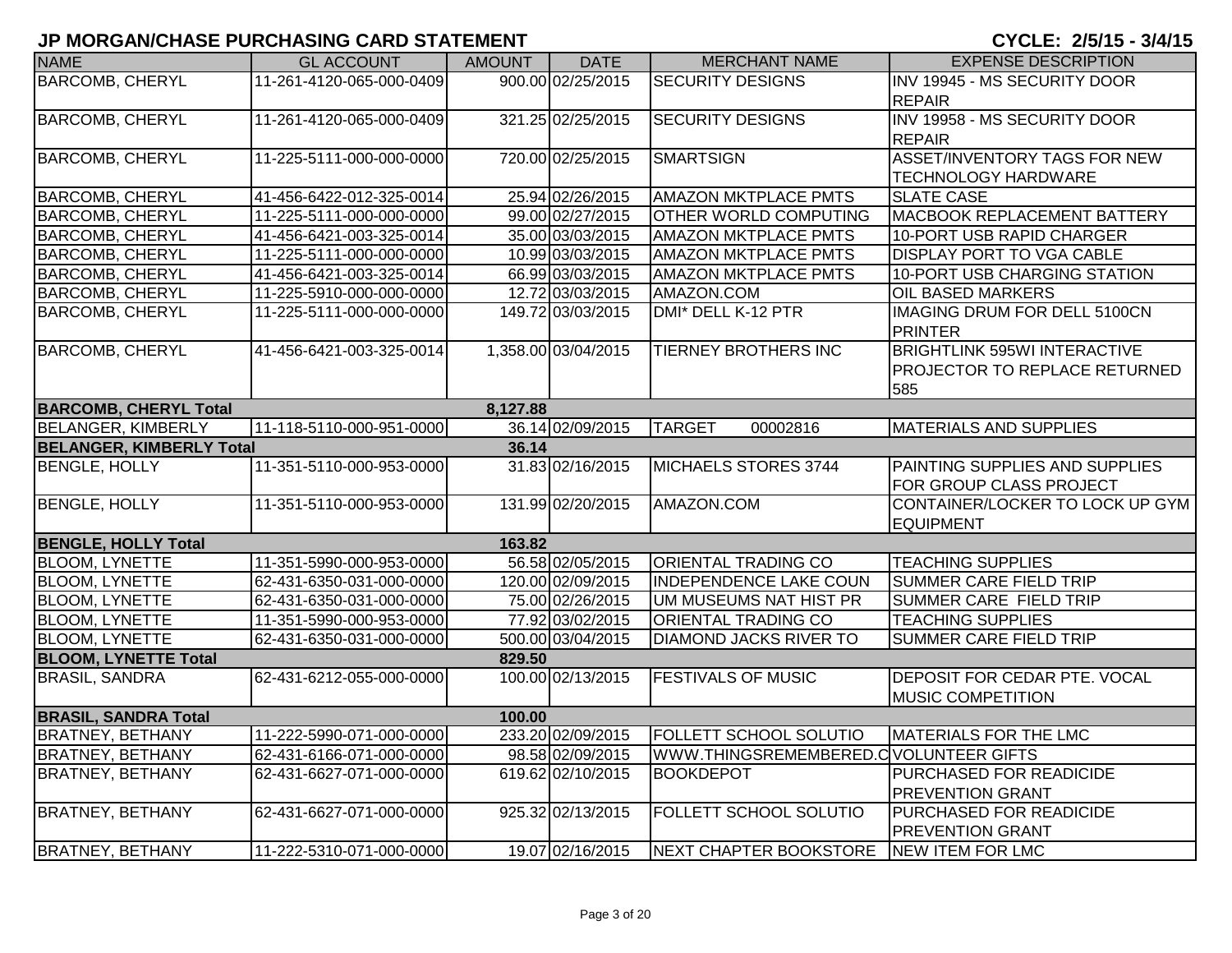#### CYCLE: 2/5/15 - 3/4/15

| <b>NAME</b>                                    | <b>GL ACCOUNT</b>        | <b>AMOUNT</b> | <b>DATE</b>         | <b>MERCHANT NAME</b>          | <b>EXPENSE DESCRIPTION</b>             |
|------------------------------------------------|--------------------------|---------------|---------------------|-------------------------------|----------------------------------------|
| <b>BRATNEY, BETHANY</b>                        | 62-431-6627-071-000-0000 |               | 941.76 02/27/2015   | <b>FOLLETT SCHOOL SOLUTIO</b> | PURCHASED FOR READICIDE                |
|                                                |                          |               |                     |                               | <b>PREVENTION GRANT</b>                |
| <b>BRATNEY, BETHANY</b>                        | 11-222-5990-071-000-0000 |               | 12.59 03/03/2015    | NEXT CHAPTER BOOKSTORE        | NEW ITEM FOR LMC                       |
| <b>BRATNEY, BETHANY Total</b>                  |                          | 2,850.14      |                     |                               |                                        |
| <b>BRAUN, LISA</b>                             | 11-112-5110-065-065-0000 |               | 61.45 03/02/2015    | <b>TARGET</b><br>00003541     | <b>SUPPLIES</b>                        |
| <b>BRAUN, LISA Total</b>                       |                          | 61.45         |                     |                               |                                        |
| <b>BUNKER, JEFFREY</b>                         | 11-261-5992-065-000-0000 |               | 92.84 02/10/2015    | <b>ANGELO'S WHOLESALE</b>     | <b>MS TRACTOR REPAIR</b>               |
| <b>BUNKER, JEFFREY</b>                         | 11-261-4910-000-000-0000 |               | 190.00 02/12/2015   | <b>GREEN OAK TIRE</b>         | <b>GRNDS TURFMASTER TIRE</b>           |
| <b>BUNKER, JEFFREY</b>                         | 11-261-5993-000-000-0000 |               | 298.81 02/12/2015   | <b>J THOMAS DISTRIBUTORS</b>  | <b>GRNDS PARTS FOR SNOW PLOW</b>       |
|                                                |                          |               |                     |                               | <b>TRUCK &amp; SUMMER EQUIPMENT</b>    |
| <b>BUNKER, JEFFREY</b>                         | 11-261-5992-000-000-0000 |               | 215.98 02/13/2015   | SEARS ROEBUCK 1760            | <b>MTCE JACK REPLACEMENTS</b>          |
| <b>BUNKER, JEFFREY</b>                         | 11-261-5992-000-000-0000 |               | 1,874.25 02/16/2015 | ANGELO'S WHOLESALE            | <b>MTCE SALT</b>                       |
| <b>BUNKER, JEFFREY</b>                         | 11-261-5992-000-000-0000 |               | 29.26 02/24/2015    | KNIGHTS AUTO SUPPLY IN        | <b>MTCE SHOP SUPPLIES</b>              |
| <b>BUNKER, JEFFREY</b>                         | 11-261-5993-000-000-0000 |               | 41.98 03/03/2015    | <b>FASTENAL COMPANY01</b>     | <b>GRNDS OLD ENCLOSED TRAILER</b>      |
|                                                |                          |               |                     |                               | <b>REPAIR</b>                          |
| <b>BUNKER, JEFFREY</b>                         | 11-261-3220-000-000-0000 |               | 119.00 03/04/2015   | <b>MICHIGAN GREEN INDUSTR</b> | <b>MTCE MGIA CONFERENCE</b>            |
| <b>BUNKER, JEFFREY Total</b>                   |                          | 2,862.12      |                     |                               |                                        |
| <b>CALHOUN, STEPHANIE</b>                      | 11-118-4910-000-951-0000 |               | 73.56 02/19/2015    | WM SUPERCENTER #2618          | <b>CLASSROOM SUPPLIES</b>              |
| <b>CALHOUN, STEPHANIE Total</b>                |                          | 73.56         |                     |                               |                                        |
| CARTER, NICOLE                                 | 62-431-6275-071-000-0000 |               | 55.49 02/26/2015    | DOMINO'S 1010                 | COUNSELING LUNCH MEETING               |
| <b>CARTER, NICOLE Total</b>                    |                          | 55.49         |                     |                               |                                        |
| CHRISTOPOULOS, COURTN11-118-5110-000-951-0000  |                          |               | 7.06 02/16/2015     | HOBBY LOBBY #417              | <b>VALENTINE PARTY SUPPLIES</b>        |
| CHRISTOPOULOS, COURTN[11-118-5110-000-951-0000 |                          |               | 12.84 02/16/2015    | KROGER #670                   | <b>VALENTINE PARTY SUPPLIES</b>        |
| <b>CHRISTOPOULOS, COURTNEY Total</b>           |                          | 19.90         |                     |                               |                                        |
| CIANCIO, WANDA                                 | 11-225-4917-000-000-0000 |               | 500.00 02/26/2015   | KROGER #632                   | <b>GOOGLE PLAY CARDS FOR SOFTWARE</b>  |
|                                                |                          |               |                     |                               | ON PBL DEVICES                         |
| <b>CIANCIO, WANDA Total</b>                    |                          | 500.00        |                     |                               |                                        |
| CIANFERRA, LINDA                               | 62-431-6301-033-000-0000 |               | -100.00 02/12/2015  | LA HERRADURA                  | <b>CREDIT FOR INCORRECT ORDER</b>      |
| CIANFERRA, LINDA                               | 62-431-6301-033-000-0000 |               | 300.70 02/12/2015   | LA HERRADURA                  | <b>STUDENT ACTIVITY</b>                |
| CIANFERRA, LINDA                               | 11-131-5110-000-913-3310 |               | $-10.69$ 02/27/2015 | AMC LIVONIA 20 #0538          | <b>REFUND FOR TAXES CHARGED</b>        |
| CIANFERRA, LINDA                               | 11-131-5110-000-000-6710 |               | 244.51 02/27/2015   | AMC LIVONIA 20 #0538          | <b>ESL CIVIL RIGHTS PROJECT - FILM</b> |
| CIANFERRA, LINDA                               | 62-431-6301-033-000-0000 |               | 184.92 02/27/2015   | AMC LIVONIA 20 #0538          | <b>CIVIL RIGHTS CURRICULUM</b>         |
| CIANFERRA, LINDA                               | 62-431-6301-033-000-0000 |               | 172.00 03/02/2015   | AMERICAN COUNSELING AS        | COUNSELING ASSOCIATION                 |
| <b>CIANFERRA, LINDA Total</b>                  |                          | 791.44        |                     |                               |                                        |
| CLARK, KIM                                     | 62-431-6217-055-000-0000 |               | 33.42 02/06/2015    | AMAZON.COM                    | <b>BOOKS FOR MEDIA CENTER</b>          |
| <b>CLARK, KIM</b>                              | 62-431-6217-055-000-0000 |               | 20.56 02/06/2015    | AMAZON.COM                    | <b>BOOKS FOR MEDIA CENTER</b>          |
| CLARK, KIM                                     | 62-431-6217-055-000-0000 |               | 26.66 02/06/2015    | AMAZON.COM                    | <b>BOOKS FOR MEDIA CENTER</b>          |
| CLARK, KIM                                     | 62-431-6275-055-000-0000 |               | 170.90 02/06/2015   | <b>FILM IDEAS INC</b>         | <b>FACTS FOR KIDS VIDEOS</b>           |
| CLARK, KIM                                     | 62-431-6217-055-000-0000 |               | 8.99 02/09/2015     | AMAZON.COM                    | <b>BOOKS FOR MEDIA CENTER</b>          |
| CLARK, KIM                                     | 62-431-6217-055-000-0000 |               | 24.14 02/09/2015    | AMAZON.COM                    | <b>BOOKS FOR MEDIA CENTER</b>          |
| CLARK, KIM                                     | 62-431-6217-055-000-0000 |               | 6.99 02/09/2015     | AMAZON.COM                    | <b>BOOKS FOR MEDIA CENTER</b>          |
| <b>CLARK, KIM</b>                              | 62-431-6217-055-000-0000 |               | 19.46 02/09/2015    | AMAZON.COM                    | <b>BOOKS FOR MEDIA CENTER</b>          |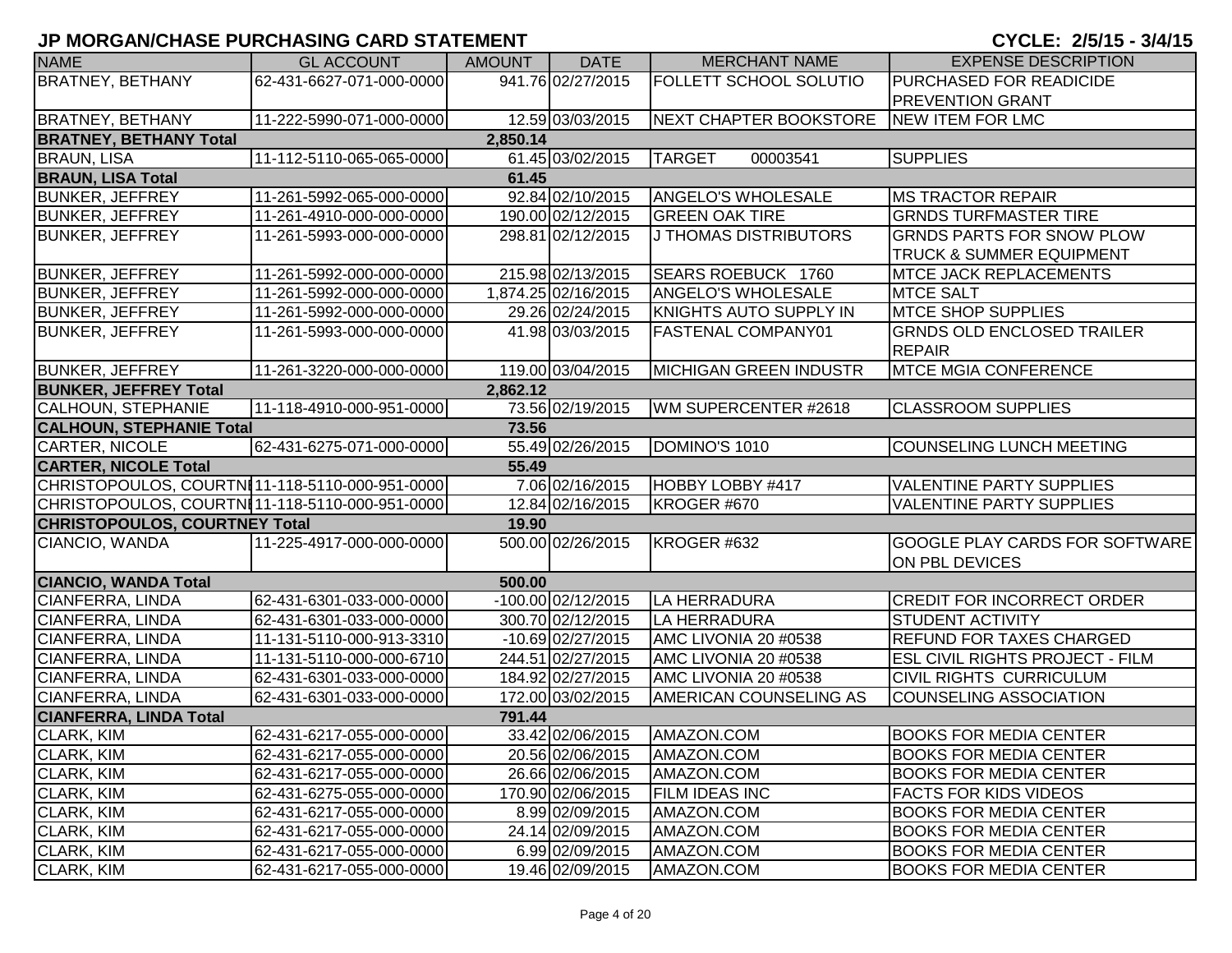| <b>NAME</b>                  | <b>GL ACCOUNT</b>                                    | AMOUNT   | <b>DATE</b>         | <b>MERCHANT NAME</b>          | <b>EXPENSE DESCRIPTION</b>                            |
|------------------------------|------------------------------------------------------|----------|---------------------|-------------------------------|-------------------------------------------------------|
| <b>CLARK, KIM</b>            | 62-431-6217-055-000-0000                             |          | 7.60 02/13/2015     | AMAZON.COM                    | <b>BOOKS FOR MEDIA CENTER</b>                         |
| CLARK, KIM                   | 62-431-6217-055-000-0000                             |          | 9.98 02/13/2015     | AMAZON.COM                    | <b>BOOKS FOR MEDIA CENTER</b>                         |
| <b>CLARK, KIM</b>            | 62-431-6217-055-000-0000                             |          | 108.53 02/13/2015   | <b>SCHOLASTIC BOOK FAIRS</b>  | <b>BOOKS FOR MEDIA CENTER</b>                         |
| CLARK, KIM                   | 62-431-6217-055-000-0000                             |          | 4.99 02/16/2015     | AMAZON.COM                    | <b>BOOKS FOR MEDIA CENTER</b>                         |
| <b>CLARK, KIM</b>            | 62-431-6217-055-000-0000                             |          | 62.20 02/16/2015    | <b>DEMCO INC</b>              | <b>BOOKS FOR MEDIA CENTER</b>                         |
| <b>CLARK, KIM</b>            | 62-431-6217-055-000-0000                             |          | 21.00 02/17/2015    | <b>ELLISON EDUCATION.COM</b>  | DIE CUT FOR MEDIA CENTER                              |
| CLARK, KIM                   | 62-431-6217-055-000-0000                             |          | 26.24 02/18/2015    | AMAZON.COM                    | <b>MEDIA CENTER BOOKS</b>                             |
| CLARK, KIM                   | 62-431-6217-055-000-0000                             |          | 43.51 02/26/2015    | JOANN ETC #1933               | <b>MEDIA CENTER SUPPLIES</b>                          |
| <b>CLARK, KIM Total</b>      |                                                      | 595.17   |                     |                               |                                                       |
| COOLMAN, ROBERT              | 11-261-5992-071-000-0000                             |          | 69.48 02/06/2015    | <b>MADISON ELECTRIC COMPA</b> | HS AHU 1                                              |
| <b>COOLMAN, ROBERT</b>       | 11-261-5992-000-000-0000                             |          | 41.38 02/06/2015    | THE HOME DEPOT 2737           | <b>MTCE BOSCO BARN CLEANING</b>                       |
| COOLMAN, ROBERT              |                                                      |          | 28.60 02/13/2015    | <b>CONSERVA ELECTRIC SUPP</b> | <b>SUPPLIES</b><br><b>MTCE LAMP FOR TROUBLE LIGHT</b> |
| <b>COOLMAN, ROBERT</b>       | 11-261-5992-005-000-0000<br>11-261-5992-071-000-0000 |          | 341.76 02/19/2015   | <b>LIGHTINGSUPPLY</b>         | <b>HS AUDITORIUM LIGHTS</b>                           |
| <b>COOLMAN, ROBERT</b>       | 11-261-5992-000-000-0000                             |          | 598.20 02/23/2015   | CONSERVA ELECTRIC SUPP        | <b>MTCE LAMP STOCK</b>                                |
| <b>COOLMAN, ROBERT</b>       | 11-261-5992-071-000-0000                             |          | 480.00 02/26/2015   | <b>LIGHTINGSUPPLY</b>         | HS AUDITORIUM LAMPS                                   |
| <b>COOLMAN, ROBERT</b>       | 11-261-5992-000-000-0000                             |          | 64.82 03/02/2015    | THE HOME DEPOT 2737           | <b>MTCE STOCK</b>                                     |
| <b>COOLMAN, ROBERT</b>       | 11-261-5992-071-000-0000                             |          | 1,399.50 03/03/2015 | <b>CONSERVA ELECTRIC SUPP</b> | HS AUDITORIUM LIGHTS                                  |
| <b>COOLMAN, ROBERT Total</b> |                                                      | 3,023.74 |                     |                               |                                                       |
| <b>DIATIKAR, CHRISTINE</b>   | 41-456-6422-015-325-0014                             |          | 1,325.00 02/06/2015 | <b>CDW GOVERNMENT</b>         | PO 28634-TECHNOLOGY                                   |
| <b>DIATIKAR, CHRISTINE</b>   | 41-456-6422-011-325-0014                             |          | 5,300.00 02/06/2015 | <b>CDW GOVERNMENT</b>         | PO 28632-TECHNOLOGY                                   |
| <b>DIATIKAR, CHRISTINE</b>   | 41-456-6422-018-325-0014                             |          | 1,325.00 02/06/2015 | <b>CDW GOVERNMENT</b>         | PO 28637-TECHNOLOGY                                   |
| <b>DIATIKAR, CHRISTINE</b>   | 41-456-6422-020-325-0014                             |          | 1,325.00 02/06/2015 | <b>CDW GOVERNMENT</b>         | PO 28639-TECHNOLOGY                                   |
| <b>DIATIKAR, CHRISTINE</b>   | 41-456-6422-014-325-0014                             |          | 1,325.00 02/06/2015 | <b>CDW GOVERNMENT</b>         | PO 28638-TECHNOLOGY                                   |
| <b>DIATIKAR, CHRISTINE</b>   | 41-456-6422-020-325-0014                             |          | 116.68 02/06/2015   | <b>CDW GOVERNMENT</b>         | PO 28639-TECHNOLOGY                                   |
| <b>DIATIKAR, CHRISTINE</b>   | 41-456-6422-020-325-0014                             |          | 620.48 02/09/2015   | <b>CDW GOVERNMENT</b>         | PO 28639-TECHNOLOGY                                   |
| <b>DIATIKAR, CHRISTINE</b>   | 62-431-6116-061-000-0000                             |          | 1,363.78 02/09/2015 | <b>FOOTLOCKER.COM EASTBAY</b> | PO 28176, CHEERLEADING SHOES                          |
| <b>DIATIKAR, CHRISTINE</b>   | 41-456-6422-014-325-0014                             |          | 444.92 02/10/2015   | <b>CDW GOVERNMENT</b>         | PO 28638-TECHNOLOGY                                   |
| <b>DIATIKAR, CHRISTINE</b>   | 41-456-6422-014-325-0014                             |          | 1,995.00 02/10/2015 | <b>CDW GOVERNMENT</b>         | PO 28638-TECHNOLOGY                                   |
| <b>DIATIKAR, CHRISTINE</b>   | 41-456-6422-020-325-0014                             |          | 495.00 02/10/2015   | <b>CDW GOVERNMENT</b>         | PO 28639-TECHNOLOGY                                   |
| <b>DIATIKAR, CHRISTINE</b>   | 41-456-6422-020-325-0014                             |          | 5.058.75 02/10/2015 | <b>CDW GOVERNMENT</b>         | PO 28639-TECHNOLOGY                                   |
| <b>DIATIKAR, CHRISTINE</b>   | 41-456-6422-012-325-0014                             |          | 175.66 02/11/2015   | <b>CDW GOVERNMENT</b>         | PO 28636-TECHNOLOGY                                   |
| <b>DIATIKAR, CHRISTINE</b>   | 41-456-6422-018-325-0014                             |          | 8,768.50 02/11/2015 | <b>CDW GOVERNMENT</b>         | PO 28637-TECHNOLOGY                                   |
| <b>DIATIKAR, CHRISTINE</b>   | 41-456-6422-013-325-0014                             |          | 351.32 02/11/2015   | <b>CDW GOVERNMENT</b>         | PO 28635-TECHNOLOGY                                   |
| <b>DIATIKAR, CHRISTINE</b>   | 41-456-6422-018-325-0014                             |          | 5,801.06 02/11/2015 | <b>CDW GOVERNMENT</b>         | PO 28637-TECHNOLOGY                                   |
| <b>DIATIKAR, CHRISTINE</b>   | 41-456-6422-015-325-0014                             |          | 3,857.56 02/11/2015 | <b>CDW GOVERNMENT</b>         | PO 28634-TECHNOLOGY                                   |
| <b>DIATIKAR, CHRISTINE</b>   | 41-456-6422-015-325-0014                             |          | 1,755.00 02/12/2015 | <b>CDW GOVERNMENT</b>         | PO 28634-TECHNOLOGY                                   |
| <b>DIATIKAR, CHRISTINE</b>   | 41-456-6422-018-325-0014                             |          | 2,060.48 02/12/2015 | <b>CDW GOVERNMENT</b>         | PO 28637-TECHNOLOGY                                   |
| <b>DIATIKAR, CHRISTINE</b>   | 41-456-6422-012-325-0014                             |          | 560.00 02/12/2015   | <b>CDW GOVERNMENT</b>         | PO 28636-TECHNOLOGY                                   |
| DIATIKAR, CHRISTINE          | 41-456-6422-013-325-0014                             |          | 5,822.88 02/12/2015 | <b>CDW GOVERNMENT</b>         | PO 28635-TECHNOLOGY                                   |
| <b>DIATIKAR, CHRISTINE</b>   | 41-456-6422-013-325-0014                             |          | 2,650.00 02/12/2015 | <b>CDW GOVERNMENT</b>         | PO 28635-TECHNOLOGY                                   |
| <b>DIATIKAR, CHRISTINE</b>   | 41-456-6422-011-325-0014                             |          | 5,666.48 02/12/2015 | <b>CDW GOVERNMENT</b>         | PO 28632-TECHNOLOGY                                   |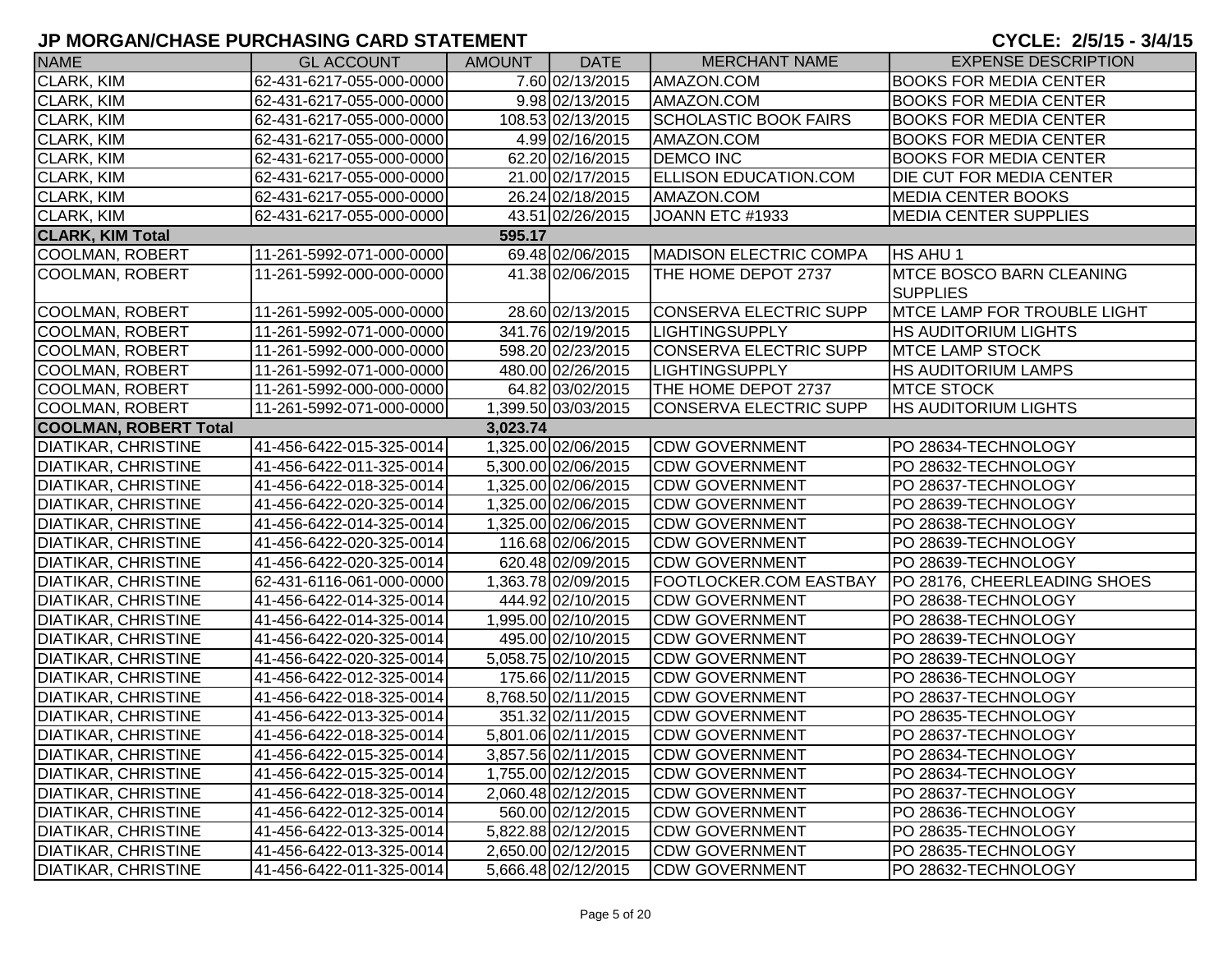| <b>NAME</b>                | <b>GL ACCOUNT</b>        | AMOUNT | <b>DATE</b>          | <b>MERCHANT NAME</b>   | <b>EXPENSE DESCRIPTION</b>            |
|----------------------------|--------------------------|--------|----------------------|------------------------|---------------------------------------|
| <b>DIATIKAR, CHRISTINE</b> | 41-456-6422-014-325-0014 |        | 5,274.08 02/12/2015  | <b>CDW GOVERNMENT</b>  | PO 28638-TECHNOLOGY                   |
| <b>DIATIKAR, CHRISTINE</b> | 41-456-6420-022-000-0014 |        | 209.99 02/12/2015    | STAPLS7131567512000001 | <b>BOOKCASE FOR HS</b>                |
| <b>DIATIKAR, CHRISTINE</b> | 41-456-6422-011-325-0014 |        | 6,001.44 02/13/2015  | <b>CDW GOVERNMENT</b>  | PO 28632-TECHNOLOGY                   |
| <b>DIATIKAR, CHRISTINE</b> | 41-456-6422-015-325-0014 |        | 1,133.92 02/17/2015  | <b>CDW GOVERNMENT</b>  | PO 28634-TECHNOLOGY                   |
| <b>DIATIKAR, CHRISTINE</b> | 41-456-6422-014-325-0014 |        | 1,700.88 02/17/2015  | <b>CDW GOVERNMENT</b>  | PO 28638-TECHNOLOGY                   |
| <b>DIATIKAR, CHRISTINE</b> | 41-456-6422-012-325-0014 |        | 2,551.32 02/17/2015  | <b>CDW GOVERNMENT</b>  | PO 28636-TECHNOLOGY                   |
| <b>DIATIKAR, CHRISTINE</b> | 41-456-6422-013-325-0014 |        | 115.48 02/20/2015    | <b>CDW GOVERNMENT</b>  | PO 28635-TECHNOLOGY                   |
| <b>DIATIKAR, CHRISTINE</b> | 41-456-6422-014-325-0014 |        | 144.35 02/20/2015    | <b>CDW GOVERNMENT</b>  | PO 28638-TECHNOLOGY                   |
| <b>DIATIKAR, CHRISTINE</b> | 41-456-6422-012-325-0014 |        | 57.74 02/20/2015     | <b>CDW GOVERNMENT</b>  | PO 28636-TECHNOLOGY                   |
| <b>DIATIKAR, CHRISTINE</b> | 41-456-6422-020-325-0014 |        | 28.87 02/20/2015     | <b>CDW GOVERNMENT</b>  | PO 28639-TECHNOLOGY                   |
| <b>DIATIKAR, CHRISTINE</b> | 41-456-6422-018-325-0014 |        | 173.22 02/20/2015    | <b>CDW GOVERNMENT</b>  | PO 28637-TECHNOLOGY                   |
| <b>DIATIKAR, CHRISTINE</b> | 41-456-6422-015-325-0014 |        | 144.35 02/20/2015    | <b>CDW GOVERNMENT</b>  | PO 28634-TECHNOLOGY                   |
| <b>DIATIKAR, CHRISTINE</b> | 41-456-6422-011-325-0014 |        | 230.96 02/20/2015    | <b>CDW GOVERNMENT</b>  | PO 28632-TECHNOLOGY                   |
| <b>DIATIKAR, CHRISTINE</b> | 11-222-5990-071-000-0000 |        | 93.99 02/27/2015     | <b>JW PEPPER</b>       | PO 28578, MUSIC                       |
| <b>DIATIKAR, CHRISTINE</b> | 62-431-6099-000-000-0000 |        | 1,633.14 03/02/2015  | <b>AMERICINN</b>       | <b>BAY CITY HOTEL ROOMS-CREDIT OF</b> |
|                            |                          |        |                      |                        | \$90.80 PENDING FOR OVERCHARGE        |
|                            |                          |        |                      |                        | 3.12.15                               |
| <b>DIATIKAR, CHRISTINE</b> | 41-456-6422-012-325-0014 |        | 3,372.50 03/02/2015  | <b>CDW GOVERNMENT</b>  | PO 28636-TECHNOLOGY                   |
| <b>DIATIKAR, CHRISTINE</b> | 41-456-6422-018-325-0014 |        | 1,349.00 03/02/2015  | <b>CDW GOVERNMENT</b>  | PO 28637-TECHNOLOGY                   |
| <b>DIATIKAR, CHRISTINE</b> | 62-431-6195-061-000-0000 |        | 2,694.00 03/03/2015  | <b>TEAM SPORTS</b>     | PO 28735, PINK OUT SHIRTS             |
| <b>DIATIKAR, CHRISTINE</b> | 11-293-5997-000-000-0000 |        | 15,450.00 03/03/2015 | <b>TEAM SPORTS</b>     | PO 28793, FB UNIFORMS                 |
| <b>DIATIKAR, CHRISTINE</b> | 62-431-6126-061-000-0000 |        | 150.00 03/03/2015    | <b>TEAM SPORTS</b>     | PO 28742, HOODIES/PANTS               |
| <b>DIATIKAR, CHRISTINE</b> | 62-431-6195-061-000-0000 |        | 66.00 03/03/2015     | <b>TEAM SPORTS</b>     | PO 28745, VB SHIRTS                   |
| <b>DIATIKAR, CHRISTINE</b> | 62-431-6172-061-000-0000 |        | 996.00 03/03/2015    | <b>TEAM SPORTS</b>     | PO 28747, FB SHORTS/SHIRTS            |
| <b>DIATIKAR, CHRISTINE</b> | 62-431-6172-061-000-0000 |        | 2,984.00 03/03/2015  | <b>TEAM SPORTS</b>     | PO 28746, FB PRACTICE                 |
|                            |                          |        |                      |                        | JERSEYS/SOCKS                         |
| <b>DIATIKAR, CHRISTINE</b> | 62-431-6195-061-000-0000 |        | 812.00 03/03/2015    | <b>TEAM SPORTS</b>     | PO 28743, VB SHIRTS                   |
| <b>DIATIKAR, CHRISTINE</b> | 62-431-6126-061-000-0000 |        | 534.00 03/03/2015    | <b>TEAM SPORTS</b>     | PO 28736, WARM-UPS                    |
| <b>DIATIKAR, CHRISTINE</b> | 62-431-6195-061-000-0000 |        | 260.85 03/03/2015    | <b>TEAM SPORTS</b>     | PO 28744, LONG SLEEVE SHIRTS          |
| <b>DIATIKAR, CHRISTINE</b> | 62-431-6112-071-000-0000 |        | 1,746.00 03/03/2015  | <b>TEAM SPORTS</b>     | PO 28534, CAT RACK CLOTHES            |
| <b>DIATIKAR, CHRISTINE</b> | 11-293-5997-000-000-0000 |        | 3,582.00 03/03/2015  | <b>TEAM SPORTS</b>     | PO 28504, WR UNIFORMS                 |
| <b>DIATIKAR, CHRISTINE</b> | 62-431-6177-061-000-0000 |        | 1,066.00 03/03/2015  | <b>TEAM SPORTS</b>     | PO 28738, POM SHIRTS                  |
| <b>DIATIKAR, CHRISTINE</b> | 62-431-6195-061-000-0000 |        | 432.00 03/03/2015    | <b>TEAM SPORTS</b>     | PO 28737, VB PLAYOFF SHIRTS           |
| <b>DIATIKAR, CHRISTINE</b> | 11-293-6410-000-000-0000 |        | 1,150.00 03/03/2015  | <b>TEAM SPORTS</b>     | PO 28733, TRACK EQUIPMENT             |
| <b>DIATIKAR, CHRISTINE</b> | 62-431-6103-061-000-0000 |        | 5,076.00 03/03/2015  | <b>TEAM SPORTS</b>     | PO 28760, MS B BKB UNIFORMS           |
| <b>DIATIKAR, CHRISTINE</b> | 62-431-6114-061-000-0000 |        | 1,320.00 03/03/2015  | <b>TEAM SPORTS</b>     | PO 28741, SHIRTS                      |
| <b>DIATIKAR, CHRISTINE</b> | 62-431-6114-061-000-0000 |        | 1,700.00 03/03/2015  | <b>TEAM SPORTS</b>     | PO 28739, SHOES                       |
| <b>DIATIKAR, CHRISTINE</b> | 62-431-6114-061-000-0000 |        | 833.00 03/03/2015    | <b>TEAM SPORTS</b>     | PO 28732, POLOS/JACKETS               |
| <b>DIATIKAR, CHRISTINE</b> | 62-431-6177-061-000-0000 |        | 352.00 03/03/2015    | <b>TEAM SPORTS</b>     | PO 28740, POM SHIRTS                  |
| DIATIKAR, CHRISTINE        | 62-431-6116-061-000-0000 |        | 20.50 03/03/2015     | <b>TEAM SPORTS</b>     | PO 28813, CHEER SHIRTS                |
| <b>DIATIKAR, CHRISTINE</b> | 62-431-6103-061-000-0000 |        | 708.30 03/03/2015    | <b>TEAM SPORTS</b>     | PO 28734, HS WR UNIFORMS              |
| <b>DIATIKAR, CHRISTINE</b> | 62-431-6195-061-000-0000 |        | 180.00 03/03/2015    | <b>TEAM SPORTS</b>     | PO 28731, VB SHIRTS/FLEECE            |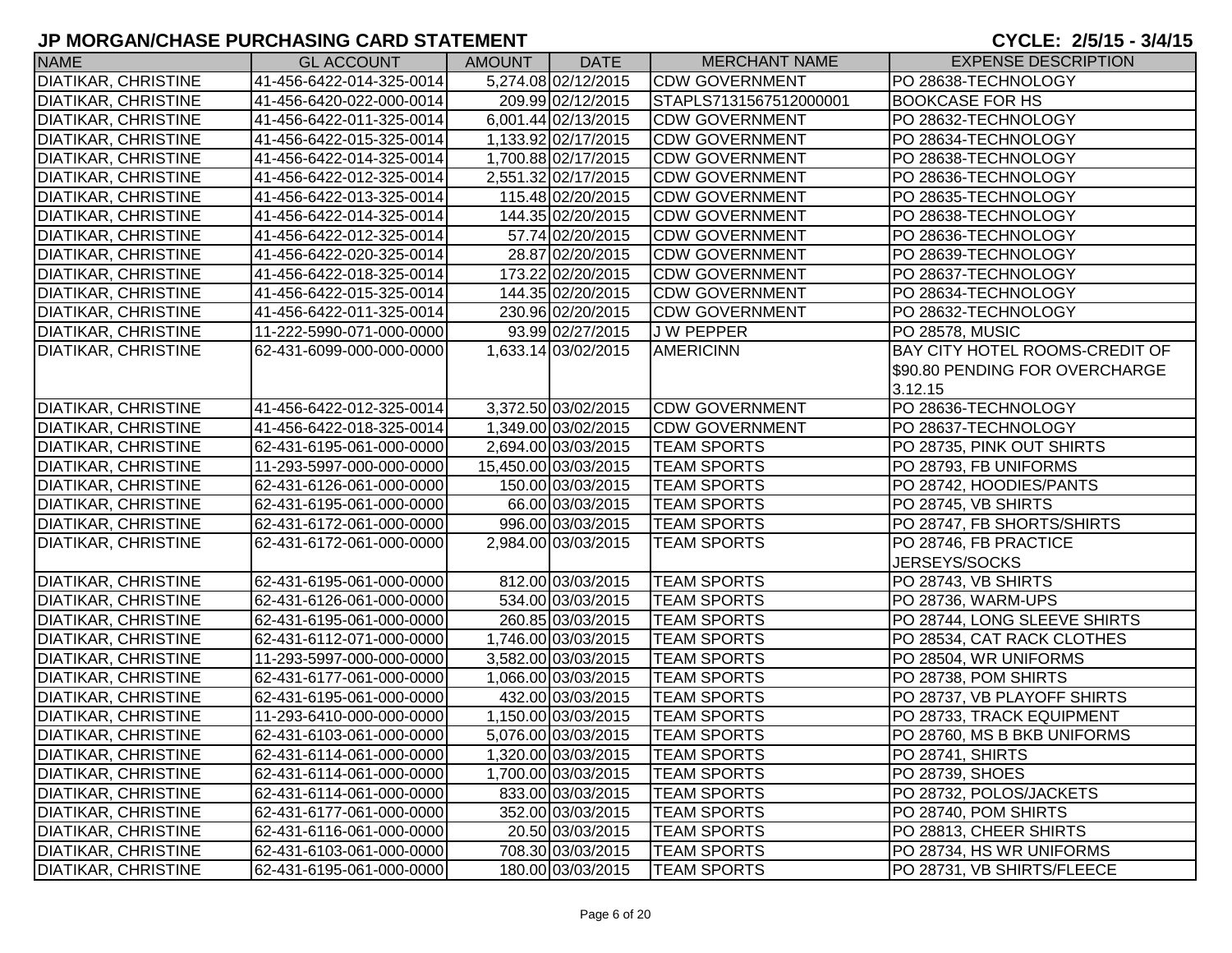| CYCLE: 2/5/15 - 3/4/15 |  |  |  |  |  |  |
|------------------------|--|--|--|--|--|--|
|------------------------|--|--|--|--|--|--|

| <b>NAME</b>                      | <b>GL ACCOUNT</b>        | AMOUNT     | <b>DATE</b>          | <b>MERCHANT NAME</b>          | <b>EXPENSE DESCRIPTION</b>                                                |
|----------------------------------|--------------------------|------------|----------------------|-------------------------------|---------------------------------------------------------------------------|
| <b>DIATIKAR, CHRISTINE</b>       | 62-431-6172-061-000-0000 |            | 726.00 03/03/2015    | <b>TEAM SPORTS</b>            | PO 28837, FB SHIRTS                                                       |
| <b>DIATIKAR, CHRISTINE</b>       | 62-431-6126-061-000-0000 |            | 388.00 03/03/2015    | <b>TEAM SPORTS</b>            | PO 28838, SHIRTS                                                          |
| <b>DIATIKAR, CHRISTINE</b>       | 11-111-5110-055-051-0000 |            | 1.95 03/04/2015      | <b>JW PEPPER</b>              | PO 28919, MUSIC                                                           |
| <b>DIATIKAR, CHRISTINE</b>       | 11-222-5990-071-000-0000 |            | 60.00 03/04/2015     | <b>JW PEPPER</b>              | <b>PO 28578, MUSIC</b>                                                    |
| <b>DIATIKAR, CHRISTINE</b>       | 41-456-6420-014-000-0014 |            | 11,210.00 03/04/2015 | <b>SSI*SCHOOL SPECIALTY</b>   | PO 27665, FURNITURE                                                       |
| <b>DIATIKAR, CHRISTINE</b>       | 11-118-5110-000-951-0000 |            | 575.72 03/04/2015    | SSI*SCHOOL SPECIALTY          | PO 27712, WALL RACKS                                                      |
| <b>DIATIKAR, CHRISTINE Total</b> |                          | 137,453.10 |                      |                               |                                                                           |
| <b>DIGLIO, CAROL</b>             | 11-283-5610-000-000-0000 |            | 271.60 02/09/2015    | <b>MARIA'S DELI</b>           | <b>LUNCH MEETING</b>                                                      |
| <b>DIGLIO, CAROL Total</b>       |                          | 271.60     |                      |                               |                                                                           |
| DIXON, KAREN                     | 21-297-4120-014-000-0000 |            | 14.27 02/27/2015     | <b>AMAZON MKTPLACE PMTS</b>   | CAN OPENER BLADE FOR PV KITCHEN                                           |
| <b>DIXON, KAREN Total</b>        |                          | 14.27      |                      |                               |                                                                           |
| DRAGOO, MICHAEL                  | 11-261-5992-010-000-0000 |            | $-8.70$ 02/09/2015   | <b>MICHIGAN AIR PRODUCTS</b>  | <b>TRANS REFUND FOR TAX</b>                                               |
| DRAGOO, MICHAEL                  | 11-261-5992-065-000-0000 |            | 95.00 02/10/2015     | <b>CONSERVA ELECTRIC SUPP</b> | <b>MS AUDITORIUM LIGHTS</b>                                               |
| DRAGOO, MICHAEL                  | 11-261-5992-015-000-0000 |            | 27.95 02/13/2015     | <b>COCHRANE SUPPLY AND EN</b> | <b>DF HOT WATER FREQUENCY DRIVE</b><br><b>SHIPPING</b>                    |
| DRAGOO, MICHAEL                  | 11-261-5992-015-000-0000 |            | 1,305.00 02/13/2015  | <b>COCHRANE SUPPLY AND EN</b> | DF HOT WATER FREQUENCY DRIVE                                              |
| DRAGOO, MICHAEL                  | 11-261-5992-015-000-0000 |            | 431.93 02/16/2015    | <b>COCHRANE SUPPLY AND EN</b> | <b>DF GYM UNIT</b>                                                        |
| DRAGOO, MICHAEL                  | 11-261-5992-015-000-0000 |            | 545.89 02/16/2015    | <b>MICHIGAN CHANDELIER</b>    | DF GYM                                                                    |
| DRAGOO, MICHAEL                  | 11-261-5992-071-000-0000 |            | 124.60 02/25/2015    | <b>COCHRANE SUPPLY AND EN</b> | <b>HS PNUEMATIC CONTROL</b><br><b>RESTRICTORS</b>                         |
| DRAGOO, MICHAEL                  | 11-261-5992-071-000-0000 |            | 9.15 02/25/2015      | <b>COCHRANE SUPPLY AND EN</b> | <b>HS PNUEMATIC CONTROL</b><br><b>RESTRICTORS SHIPPING</b>                |
| <b>DRAGOO, MICHAEL</b>           | 11-261-5992-015-000-0000 |            | 18.99 02/27/2015     | <b>MICHIGAN CHANDELIER</b>    | <b>DF GYM FREIGHT</b>                                                     |
| <b>DRAGOO, MICHAEL Total</b>     |                          | 2,549.81   |                      |                               |                                                                           |
| <b>EASON, CHRISTINE</b>          | 11-351-5110-000-953-0000 |            | 57.09 02/06/2015     | <b>AMAZON MKTPLACE PMTS</b>   | <b>GAMES AND TOYS FOR REGULAR</b><br>PROGRAM                              |
| <b>EASON, CHRISTINE</b>          | 11-351-5110-000-953-0000 |            | 7.56 02/06/2015      | <b>AMAZON MKTPLACE PMTS</b>   | <b>GAMES AND TOYS</b>                                                     |
| <b>EASON, CHRISTINE</b>          | 11-351-5110-000-953-0000 |            | 40.88 02/17/2015     | GFS MKTPLC #0647              | <b>SPRING BREAK ACTIVITIES; FORTUNE</b><br><b>COOKIE DIPPING SUPPLIES</b> |
| <b>EASON, CHRISTINE</b>          | 11-351-5110-000-953-0000 |            | 13.44 02/19/2015     | JOANN ETC #1933               | <b>CRAFT SUPPLIES</b>                                                     |
| <b>EASON, CHRISTINE Total</b>    |                          | 118.97     |                      |                               |                                                                           |
| <b>FALLONE, MARIA</b>            | 11-111-5110-014-025-0000 |            | 271.08 02/09/2015    | <b>DBC*BLICK ART MATERIAL</b> | <b>ART MATERIALS</b>                                                      |
| FALLONE, MARIA                   | 62-431-6501-014-000-0000 |            | 127.00 02/09/2015    | <b>DBC*BLICK ART MATERIAL</b> | <b>ART SUPPLIES GLAZE</b>                                                 |
| FALLONE, MARIA                   | 11-111-5110-014-025-0000 |            | 32.93 02/10/2015     | RGS PAY*                      | <b>CLASS ROOM SUPPLIES FARMER AND</b><br><b>VANLITHOUT</b>                |
| <b>FALLONE, MARIA</b>            | 11-111-5110-014-025-0000 |            | 102.99 02/10/2015    | SSI*CLASSROOM DIRECT          | <b>CLASS ROOM MATERIALS FOR</b><br>FARMER                                 |
| <b>FALLONE, MARIA</b>            | 62-431-6275-014-000-0000 |            | 22.79 02/11/2015     | <b>AMAZON MKTPLACE PMTS</b>   | <b>STAFF LITERACY LIBRARY BOOK</b>                                        |
| <b>FALLONE, MARIA</b>            | 11-111-5110-014-025-0000 |            | 369.00 02/13/2015    | IN *ROVIN CERAMICS            | <b>CLAY FOR ART CLASS</b>                                                 |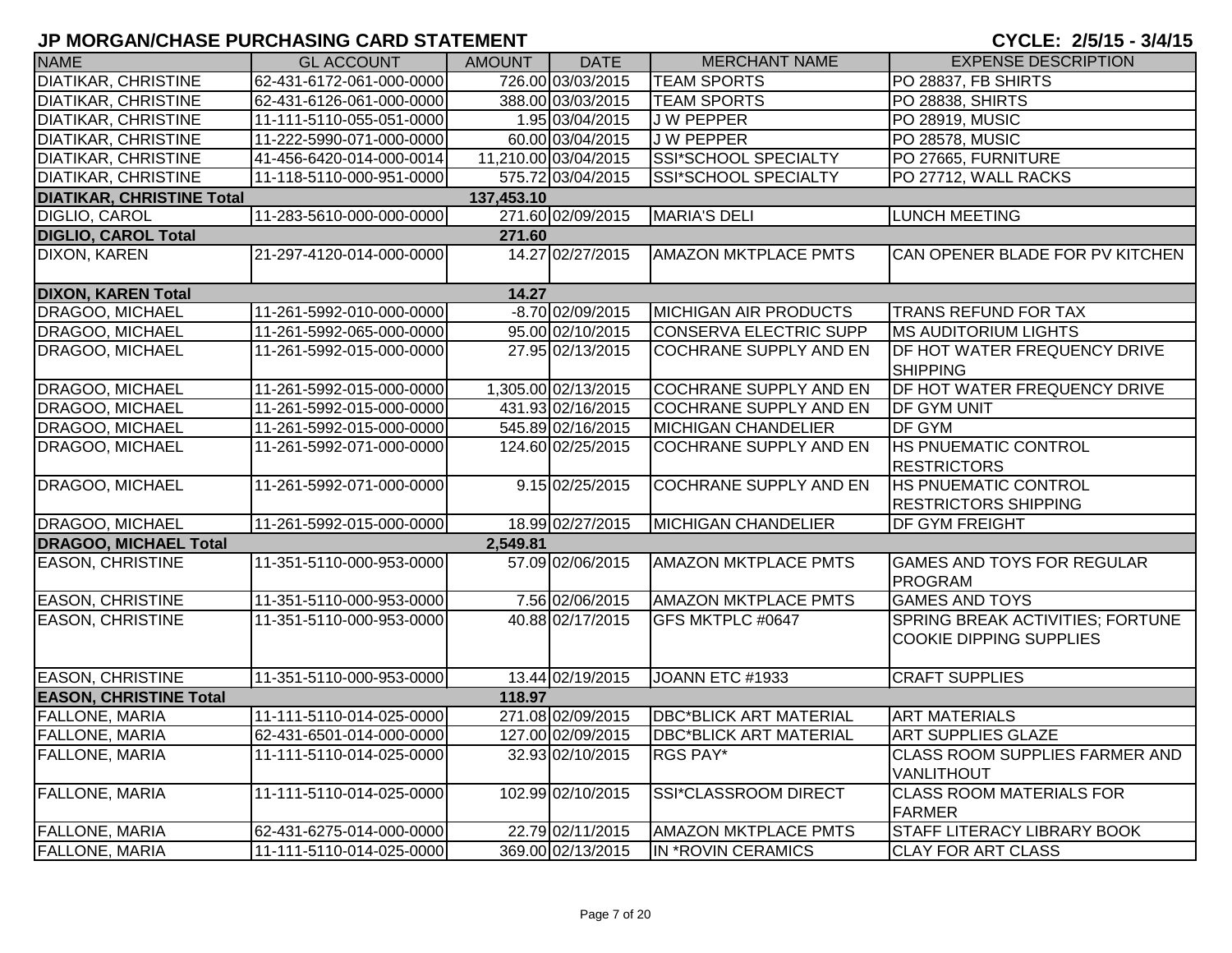| <b>NAME</b>                 | <b>GL ACCOUNT</b>        | <b>AMOUNT</b> | <b>DATE</b>         | <b>MERCHANT NAME</b>                        | <b>EXPENSE DESCRIPTION</b>                                    |
|-----------------------------|--------------------------|---------------|---------------------|---------------------------------------------|---------------------------------------------------------------|
| <b>FALLONE, MARIA</b>       | 11-111-5110-014-025-0000 |               | 92.67 02/16/2015    | SSI*SCHOOL SPECIALTY                        | VANLINTHOUT CLASS ROOM<br><b>MATERIALS</b>                    |
| <b>FALLONE, MARIA</b>       | 62-431-6275-014-000-0000 |               | 4.16 02/19/2015     | USPS 25436003534302620                      | MAILED CLASS ROOM PHOTO TO<br><b>JAPAN</b>                    |
| <b>FALLONE, MARIA</b>       | 62-431-6275-014-000-0000 |               | 63.93 02/26/2015    | <b>REMEDIA PUBLICATIONS</b>                 | <b>TEST TAKING STRATEGIES 3 &amp; 4</b><br><b>GRADES</b>      |
| <b>FALLONE, MARIA</b>       | 62-431-6275-014-000-0000 |               | 310.00 02/27/2015   | PAYPAL *MEMSPA                              | BURRY AND JAHN ATTEND MEMSPA<br><b>CONFERENCE</b>             |
| <b>FALLONE, MARIA</b>       | 62-431-6275-014-000-0000 |               | 119.00 02/27/2015   | PAYPAL *MEMSPA                              | <b>MICHOS ATTEND MEMSPA</b><br><b>CONFERENCE</b>              |
| <b>FALLONE, MARIA</b>       | 62-431-6501-014-000-0000 |               | 775.00 03/02/2015   | <b>DEMCO INC</b>                            | <b>BEAN BAG CHAIRS FOR MEDIA CENTER</b>                       |
| <b>FALLONE, MARIA</b>       | 62-431-6275-014-000-0000 |               | 15.00 03/02/2015    | OAKLAND SCHOOLS-RC INT                      | <b>BRODERICK ATTENDING P.E.</b><br><b>CONFERENCE</b>          |
| <b>FALLONE, MARIA</b>       | 62-431-6275-014-000-0000 |               | 30.00 03/04/2015    | DUNCAN DISPOSAL SYSTEM                      | RECYCLING INVOICE 0000549670                                  |
| <b>FALLONE, MARIA</b>       | 62-431-6275-014-000-0000 |               | 20.00 03/04/2015    | <b>SOUTHPAW ENTERPRISES I</b>               | <b>REPLACEMENT PARTS FOR SQUEEZE</b><br><b>MACHINE</b>        |
| <b>FALLONE, MARIA Total</b> |                          | 2,355.55      |                     |                                             |                                                               |
| FRANK, KELLY                | 11-118-5110-000-000-3430 |               | 36.00 02/09/2015    | DOLRTREE 3498 00034983                      | <b>SUPPLIES</b>                                               |
| FRANK, KELLY                | 11-118-5110-000-000-3430 |               | 59.80 02/16/2015    | <b>LAKESHORE LEARNING #45</b>               | <b>SUPPLIES</b>                                               |
| FRANK, KELLY                | 11-118-5110-000-000-3430 |               | 27.70 02/23/2015    | <b>LAKESHORE LEARNING #45</b>               | <b>SUPPLIES</b>                                               |
| <b>FRANK, KELLY Total</b>   |                          | 123.50        |                     |                                             |                                                               |
| <b>FULAR, JAMES</b>         | 11-261-5993-011-000-0000 |               | 57.10 02/09/2015    | MARKS OUTDOOR POWER EQ VO SNOWBLOWER        |                                                               |
| <b>FULAR, JAMES</b>         | 11-261-5992-055-000-0000 |               | 135.83 02/10/2015   | BADER AND SONS CO.                          | NM TRACTOR & SNOWBLOWER PARTS                                 |
| <b>FULAR, JAMES</b>         | 11-261-5992-071-000-0000 |               | 59.90 02/10/2015    | <b>COUGAR SALES &amp; RENTAL</b>            | <b>HS AUDITORIUM DRIVE ASPHALT</b><br><b>REPAIR</b>           |
| <b>FULAR, JAMES</b>         | 11-261-5992-000-000-0000 |               | 503.62 02/10/2015   | GEMPLER*1020488775                          | <b>MTCE TOOLS, SUPPLIES</b>                                   |
| <b>FULAR, JAMES</b>         | 11-261-5992-014-000-0000 |               | 479.38 02/10/2015   | GEMPLER*1020488775                          | <b>PV SALT SPREADER</b>                                       |
| <b>FULAR, JAMES</b>         | 11-261-5990-000-000-0000 |               | 189.85 02/10/2015   | GEMPLER*1020488775                          | <b>MTCE WINTER GEAR</b>                                       |
| <b>FULAR, JAMES</b>         | 11-261-5992-000-000-0000 |               | 4.48 02/11/2015     | <b>BADER AND SONS CO.</b>                   | <b>MTCE GATOR PARTS</b>                                       |
| <b>FULAR, JAMES</b>         | 11-261-5992-055-000-0000 |               | 39.02 02/13/2015    | <b>BADER AND SONS CO.</b>                   | <b>NM TRACTOR</b>                                             |
| <b>FULAR, JAMES</b>         | 11-261-5993-000-000-0000 |               | 22.05 02/16/2015    |                                             | MARKS OUTDOOR POWER EQ GRNDS CHOKE FOR 1998 Z-MOWER           |
| <b>FULAR, JAMES</b>         | 11-261-5993-000-000-0000 |               | 1,000.00 02/16/2015 | MARKS OUTDOOR POWER EQ MTCE NEW POWER BROOM | <b>EQUIPMENT</b>                                              |
| <b>FULAR, JAMES</b>         | 11-261-5730-000-000-0000 |               | 104.33 02/16/2015   | NOR*NORTHERN TOOL                           | MTCE 1990 FORD 2120                                           |
| <b>FULAR, JAMES</b>         | 11-261-5992-000-000-0000 |               | 74.98 02/16/2015    | <b>NOR*NORTHERN TOOL</b>                    | <b>MTCE TOW STRAPS</b>                                        |
| <b>FULAR, JAMES</b>         | 11-261-3220-000-000-0000 |               | 107.10 02/18/2015   | <b>MICHIGAN GREEN INDUSTR</b>               | <b>IMTCE CONTINUING EDUCATION</b><br><b>CLASSES FOR FULAR</b> |
| <b>FULAR, JAMES</b>         | 11-261-5993-055-000-0000 |               | 41.99 02/20/2015    | <b>BADER AND SONS CO.</b>                   | NM TRACTOR DOOR, SHOCK                                        |
| <b>FULAR, JAMES</b>         | 11-261-4910-065-000-0000 |               | 22.00 02/26/2015    | MARKS OUTDOOR POWER EQ MS SNOWBLOWER REPAIR |                                                               |
| <b>FULAR, JAMES</b>         | 11-261-5993-000-000-0000 |               | 55.97 02/26/2015    |                                             | MARKS OUTDOOR POWER EQ MTCE SUMMER EQUIPMENT PARTS            |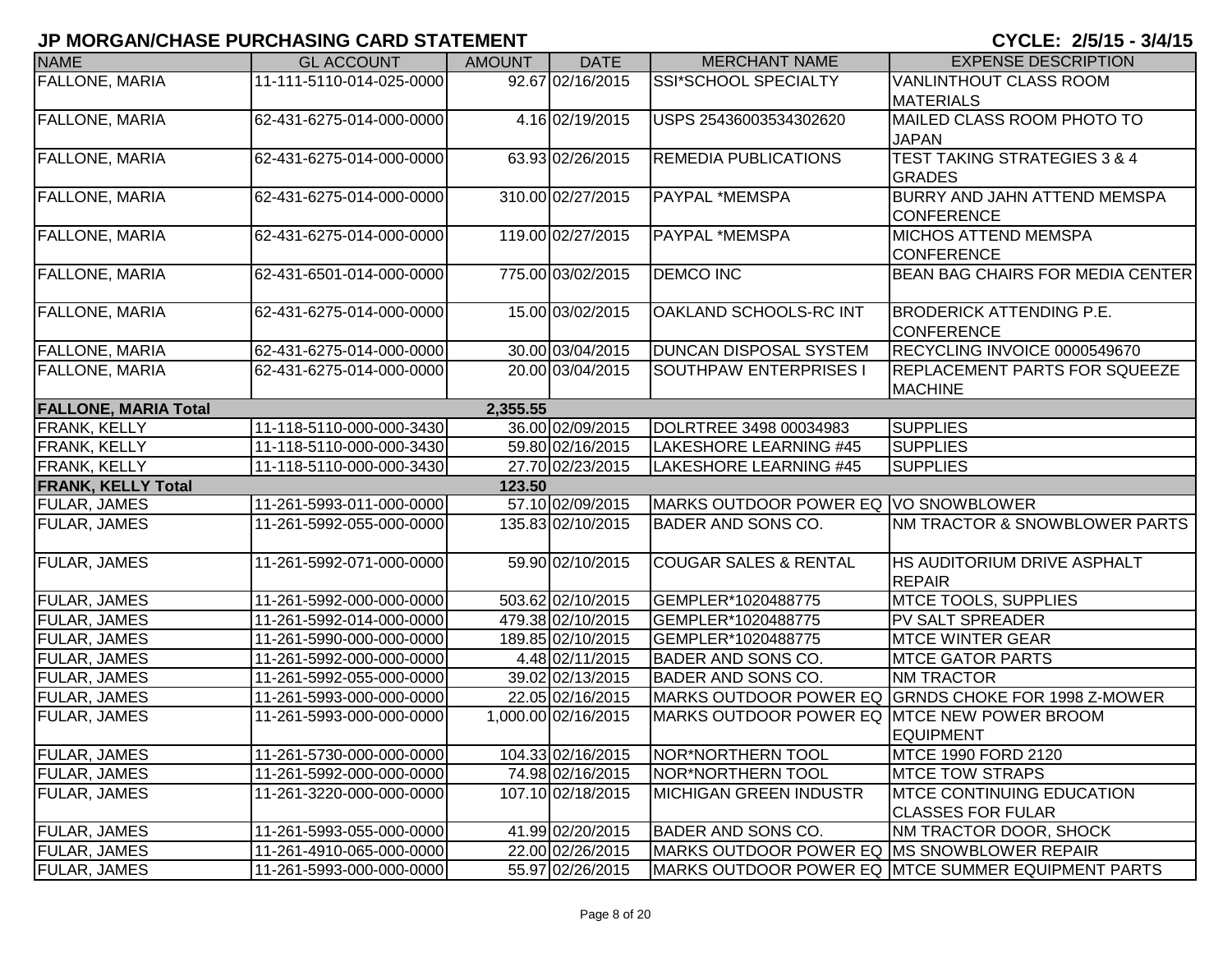CYCLE: 2/5/15 - 3/4/15

| <b>NAME</b>                                    | <b>GL ACCOUNT</b>        | <b>AMOUNT</b> | <b>DATE</b>         | <b>MERCHANT NAME</b>                       | <b>EXPENSE DESCRIPTION</b>                                              |
|------------------------------------------------|--------------------------|---------------|---------------------|--------------------------------------------|-------------------------------------------------------------------------|
| <b>FULAR, JAMES</b>                            | 11-261-4910-000-000-0000 |               | 398.26 02/27/2015   | HAROLDS FRAME SHOP INC                     | <b>MTCE SMALL TRAILER REPAIR</b>                                        |
| <b>FULAR, JAMES</b>                            | 11-261-5993-000-000-0000 |               | 24.92 03/02/2015    | J THOMAS DISTRIBUTORS                      | <b>GRNDS LEAF BLOWER PARTS</b>                                          |
| FULAR, JAMES                                   | 11-261-5993-000-000-0000 |               | 283.61 03/02/2015   | J THOMAS DISTRIBUTORS                      | <b>GRNDS LEAF BLOWER &amp; SNOW PLOW</b>                                |
|                                                |                          |               |                     |                                            | <b>PARTS</b>                                                            |
| <b>FULAR, JAMES</b>                            | 11-261-5993-000-000-0000 |               | 116.13 03/02/2015   | MARKS OUTDOOR POWER EQ GRNDS Z-MOWER PARTS |                                                                         |
| <b>FULAR, JAMES</b>                            | 11-261-5993-000-000-0000 |               | 71.14 03/04/2015    | THE HOME DEPOT 2737                        | <b>GRNDS PLYWOOD FOR ENCLOSED</b>                                       |
|                                                |                          |               |                     |                                            | <b>TRAILER</b>                                                          |
| <b>FULAR, JAMES Total</b>                      |                          | 3,791.66      |                     |                                            |                                                                         |
| <b>FURLOW, SETH</b>                            | 11-113-5110-071-065-0000 |               | 23.89 02/06/2015    | KROGER #671                                | ELECTROLYSIS COPPER CHLORIDE<br><b>LAB CHEM</b>                         |
| <b>FURLOW, SETH</b>                            | 11-113-5110-071-414-0000 |               | 375.00 02/09/2015   | <b>BIO RAD*</b>                            | HUMAN GENETICS UNIT IB BIOLOGY 1                                        |
| <b>FURLOW, SETH</b>                            | 11-113-5110-071-414-0000 |               | 19.90 02/09/2015    | PP*HOUDINISHIDEAWAY                        | <b>TRICK DICE FOR CHI SQUARE</b><br><b>ANALYSIS</b>                     |
| <b>FURLOW, SETH</b>                            | 11-113-5110-071-414-0000 |               | 67.59 02/27/2015    | <b>VWR INTERNATIONAL INC</b>               | ANIMAL BEHAVIOR STUDY IA #2 IB<br><b>BIOLOGY</b>                        |
| FURLOW, SETH                                   | 11-113-5110-071-414-0000 |               | 27.84 03/02/2015    | <b>BUSCH'S #1205</b>                       | CHI SQAURE ANALYSIS ACTIVITY IB<br>YEAR 1                               |
| <b>FURLOW, SETH</b>                            | 11-113-5110-071-414-0000 |               | 68.87 03/02/2015    | <b>VWR INTERNATIONAL INC</b>               | ANIMAL BEHAVIOR STUDY IA #2 IB<br><b>BIOLOGY</b>                        |
| <b>FURLOW, SETH Total</b>                      |                          | 583.09        |                     |                                            |                                                                         |
| <b>GERECKE, LORI</b>                           | 11-112-5110-065-065-0000 |               | 8.06 02/26/2015     | SAMSCLUB #6657                             | <b>SUPPLIES</b>                                                         |
| <b>GERECKE, LORI Total</b>                     |                          | 8.06          |                     |                                            |                                                                         |
| <b>GILMORE, MEGAN</b>                          | 11-118-5110-000-951-0000 |               | 6.66 02/10/2015     | <b>TARGET</b><br>00014654                  | <b>TEACHING SUPPLIES</b>                                                |
| <b>GILMORE, MEGAN Total</b>                    |                          | 6.66          |                     |                                            |                                                                         |
| GONZALEZ-SHEERAN, MARC11-112-5110-065-065-0000 |                          |               | 14.80 02/09/2015    | <b>GREAT LAKES ACE HARDWA</b>              | <b>LAB SUPPLIES</b>                                                     |
| GONZALEZ-SHEERAN, MARQ62-431-6257-065-000-0000 |                          |               | -24.00 02/09/2015   | <b>KOHL'S #0009</b>                        | <b>REFUND FOR SCIENCE FAIR JUDGE</b><br>GIFTS NOT USED IN JANUARY, 2015 |
| GONZALEZ-SHEERAN, MARC11-112-5110-065-065-0000 |                          |               | 3.94 02/24/2015     | KROGER #632                                | <b>LAB EXPERIMENT SUPPLIES</b>                                          |
| GONZALEZ-SHEERAN, MARQ62-431-6257-065-000-0000 |                          |               | 37.96 02/25/2015    | GFS MKTPLC #1985                           | <b>STUDENT PRIZES FOR FUND RAISER</b><br><b>RAFFLE</b>                  |
| GONZALEZ-SHEERAN, MAR062-431-6257-065-000-0000 |                          |               | 42.21 03/02/2015    | SAMSCLUB #6657                             | <b>STUDENT COUNCIL RAFFLE PRIZES</b>                                    |
| <b>GONZALEZ-SHEERAN, MARGARET Total</b>        |                          | 74.91         |                     |                                            |                                                                         |
| <b>GORDON, BRIAN</b>                           | 62-431-6275-061-000-0000 |               | 1,939.50 02/06/2015 | PP*JORDANOGRAP                             | <b>PICTURE DISPLAY</b>                                                  |
| <b>GORDON, BRIAN</b>                           | 62-431-6104-061-000-0000 |               | 91.01 02/06/2015    | SAMSCLUB #6657                             | <b>SUPPLIES FOR OFFICE</b>                                              |
| <b>GORDON, BRIAN</b>                           | 62-431-6104-061-000-0000 |               | 24.38 02/09/2015    | TIM HORTON'S #914777                       | DONUTS FOR CAPTAINS MEETING                                             |
| <b>GORDON, BRIAN</b>                           | 11-293-5999-000-000-0000 |               | 42.00 02/11/2015    | <b>ESCO PROMOTIONS</b>                     | <b>PLAQUES</b>                                                          |
| GORDON, BRIAN                                  | 11-293-5999-000-000-0000 |               | 42.00 02/11/2015    | <b>ESCO PROMOTIONS</b>                     | <b>PLAQUES</b>                                                          |
| <b>GORDON, BRIAN</b>                           | 11-293-5999-000-000-0000 |               | 43.00 02/11/2015    | <b>ESCO PROMOTIONS</b>                     | <b>PLAQUES</b>                                                          |
| <b>GORDON, BRIAN</b>                           | 62-431-6104-061-000-0000 |               | 59.52 02/26/2015    | SAMSCLUB #6657                             | <b>SUPPLIES FOR OFFICE</b>                                              |
| <b>GORDON, BRIAN</b>                           | 62-431-6104-061-000-0000 |               | 58.86 02/27/2015    | <b>BENITOS PIZZA-NOVI</b>                  | <b>DINNER FOR WORKERS</b>                                               |
| <b>GORDON, BRIAN</b>                           | 62-431-6104-061-000-0000 |               | 48.20 03/02/2015    | <b>BENITOS PIZZA-NOVI</b>                  | <b>DINNER FOR WORKERS</b>                                               |
| <b>GORDON, BRIAN</b>                           | 62-431-6104-061-000-0000 |               | 100.70 03/04/2015   | LITTLE CAESARS #0057                       | PIZZA FOR STATE TOURNAMENT                                              |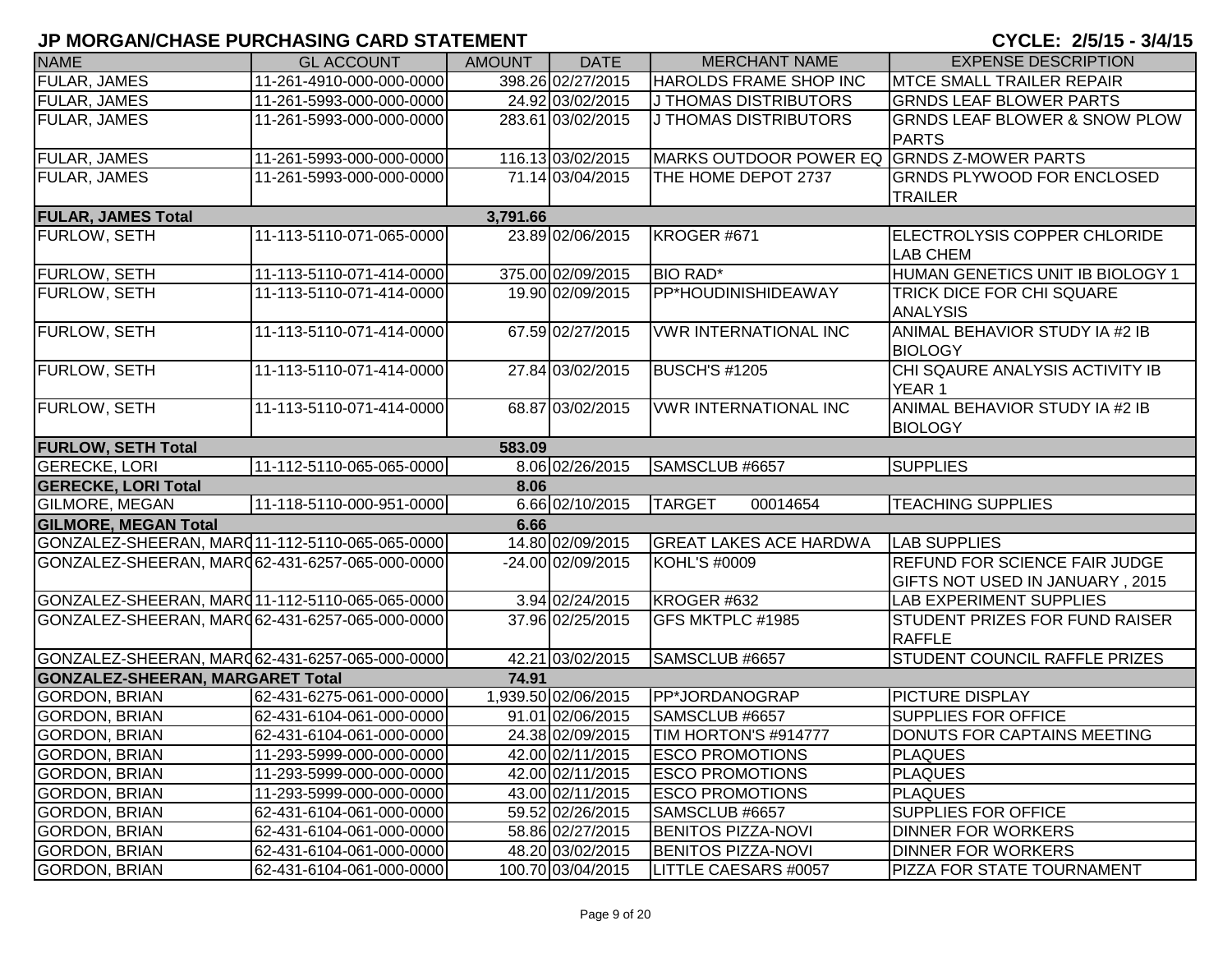| <b>NAME</b>                     | <b>GL ACCOUNT</b>        | <b>AMOUNT</b> | <b>DATE</b>         | <b>MERCHANT NAME</b>          | <b>EXPENSE DESCRIPTION</b>                                                                                |
|---------------------------------|--------------------------|---------------|---------------------|-------------------------------|-----------------------------------------------------------------------------------------------------------|
| <b>GORDON, BRIAN Total</b>      |                          | 2,449.17      |                     |                               |                                                                                                           |
| <b>GREBINSKI, KRISTEN</b>       | 62-431-6243-065-000-0000 |               | 30.35 02/26/2015    | <b>GIA PUBLICATIONS INC</b>   | MUSIC FOR CHOIR FESTIVAL                                                                                  |
| <b>GREBINSKI, KRISTEN</b>       | 62-431-6243-065-000-0000 |               | 300.00 02/27/2015   | <b>FESTIVALS OF MUSIC</b>     | <b>CEDAR POINT DEPOSITE</b>                                                                               |
| <b>GREBINSKI, KRISTEN</b>       | 62-431-6243-065-000-0000 |               | 11.70 03/02/2015    | MUSICNOTES.COM                | <b>MUSIC FOR CHOIR FESTIVAL</b>                                                                           |
| <b>GREBINSKI, KRISTEN Total</b> |                          | 342.05        |                     |                               |                                                                                                           |
| HANSEN, ANN                     | 62-431-6355-031-000-0000 |               | 86.60 02/10/2015    | <b>CANDY WRAPPER STORE</b>    | <b>STAFF APPRECIATION</b>                                                                                 |
| HANSEN, ANN                     | 62-431-6355-031-000-0000 |               | 31.77 03/04/2015    | JET'S PIZZA #150              | <b>STAFF MEETING</b>                                                                                      |
| HANSEN, ANN                     | 62-431-6355-031-000-0000 |               | 16.94 03/04/2015    | JET'S PIZZA #150              | <b>STAFF MEETING</b>                                                                                      |
| HANSEN, ANN                     | 62-431-6355-031-000-0000 |               | 31.77 03/04/2015    | JET'S PIZZA #150              | <b>STAFF MEETING</b>                                                                                      |
| HANSEN, ANN                     | 62-431-6355-031-000-0000 |               | 76.27 03/04/2015    | JET'S PIZZA #150              | <b>STAFF MEETING</b>                                                                                      |
| <b>HANSEN, ANN Total</b>        |                          | 243.35        |                     |                               |                                                                                                           |
| HARVEY, JENNIFER                | 11-113-5110-071-414-0000 |               | 14.98 02/05/2015    | HOBBY-LOBBY #645              | <b>SUPPLIES</b>                                                                                           |
| HARVEY, JENNIFER                | 11-113-5110-071-414-0000 |               | 141.80 02/06/2015   | UTRECHT ART 8004471892        | <b>SUPPLIES</b>                                                                                           |
| HARVEY, JENNIFER                | 11-113-5110-071-414-0000 |               | 320.64 02/13/2015   | <b>MOLLY HAWKINS HOUSE IN</b> | <b>SUPPLIES</b>                                                                                           |
| HARVEY, JENNIFER                | 11-113-5110-071-414-0000 |               | 234.14 02/16/2015   | SSI*SCHOOL SPECIALTY          | <b>SUPPLIES</b>                                                                                           |
| HARVEY, JENNIFER                | 11-113-5110-071-414-0000 |               | 736.10 02/16/2015   | SSI*SCHOOL SPECIALTY          | <b>SUPPLIES</b>                                                                                           |
| <b>HARVEY, JENNIFER Total</b>   |                          | 1,447.66      |                     |                               |                                                                                                           |
| <b>HENDERSON, BETH</b>          | 11-282-3430-000-000-0000 |               | 147.88 02/12/2015   | <b>PITNEY BOWES PI</b>        | POSTAGE MACHINE INK AND TAPE<br><b>ROLLS</b>                                                              |
| <b>HENDERSON, BETH</b>          | 11-252-5910-000-000-0000 |               | 270.00 02/23/2015   | STAPLS7132037850000001        | MICR TONER FOR CHECK PRINTER                                                                              |
| <b>HENDERSON, BETH</b>          | 11-252-5910-000-000-0000 |               | 1,031.00 02/24/2015 | <b>XPEDX</b>                  | WHITE COPY PAPER - PALLET - FOR<br><b>ESB</b>                                                             |
| <b>HENDERSON, BETH</b>          | 11-252-5910-000-000-0000 |               | 52.93 03/02/2015    | STAPLS7132589655000001        | <b>BUSINESS OFFICE SUPPLIES</b>                                                                           |
| <b>HENDERSON, BETH</b>          | 11-111-5110-013-025-0000 |               | 24.33 03/02/2015    | STAPLS7132590577000001        | NOVI WOODS - CLASS/OFFICE<br><b>SUPPLIES</b>                                                              |
| <b>HENDERSON, BETH</b>          | 11-252-3220-000-000-0000 |               | 310.00 03/03/2015   | <b>MSBO</b>                   | <b>MSBO CONFERENCE REGISTRATION -</b><br><b>JODY MALBON</b>                                               |
| <b>HENDERSON, BETH Total</b>    |                          | 1,836.14      |                     |                               |                                                                                                           |
| HOLLY, SHEILA                   | 11-113-4910-071-451-0000 |               | 798.00 02/05/2015   | <b>MICHIGAN VIRTUAL U</b>     | <b>REGISTER 2 STUDENTS FOR ONLINE</b><br><b>COURSES</b>                                                   |
| <b>HOLLY, SHEILA</b>            | 11-221-3220-000-411-0000 |               | 150.00 02/06/2015   | OAKLAND SCHOOLS-RC INT        | FORMATIVE ASSESSMENT IN ACTION<br>WORKSHOP; NICK KALAKAILO, RJ<br>WEBBER, MELISSA BARSZCZOWSKI;<br>2.6.15 |
| HOLLY, SHEILA                   | 11-221-3220-000-411-0000 |               | 185.00 02/09/2015   | <b>MICHIGAN ASSOCIATION F</b> | 2015 MACUL REGISTRATION FOR RJ<br>WEBBER, 3.19.15                                                         |
| <b>HOLLY, SHEILA</b>            | 11-113-4910-071-451-0000 |               | 399.00 02/16/2015   | <b>MICHIGAN VIRTUAL U</b>     | REGISTER 1 STUDENT FOR AN ONLINE<br><b>COURSE</b>                                                         |
| HOLLY, SHEILA                   | 11-221-5910-000-411-0000 |               | 243.74 02/16/2015   | STAPLS7131922378000001        | <b>CURRICULUM OFFICE SUPPLIES</b>                                                                         |
| <b>HOLLY, SHEILA</b>            | 11-221-3220-000-411-0000 |               | 325.00 02/20/2015   | <b>MPAAA</b>                  | MPAAA CONFERENCE REGISTRATION;<br>SHEILA HOLLY; MAY 5-7, 2015                                             |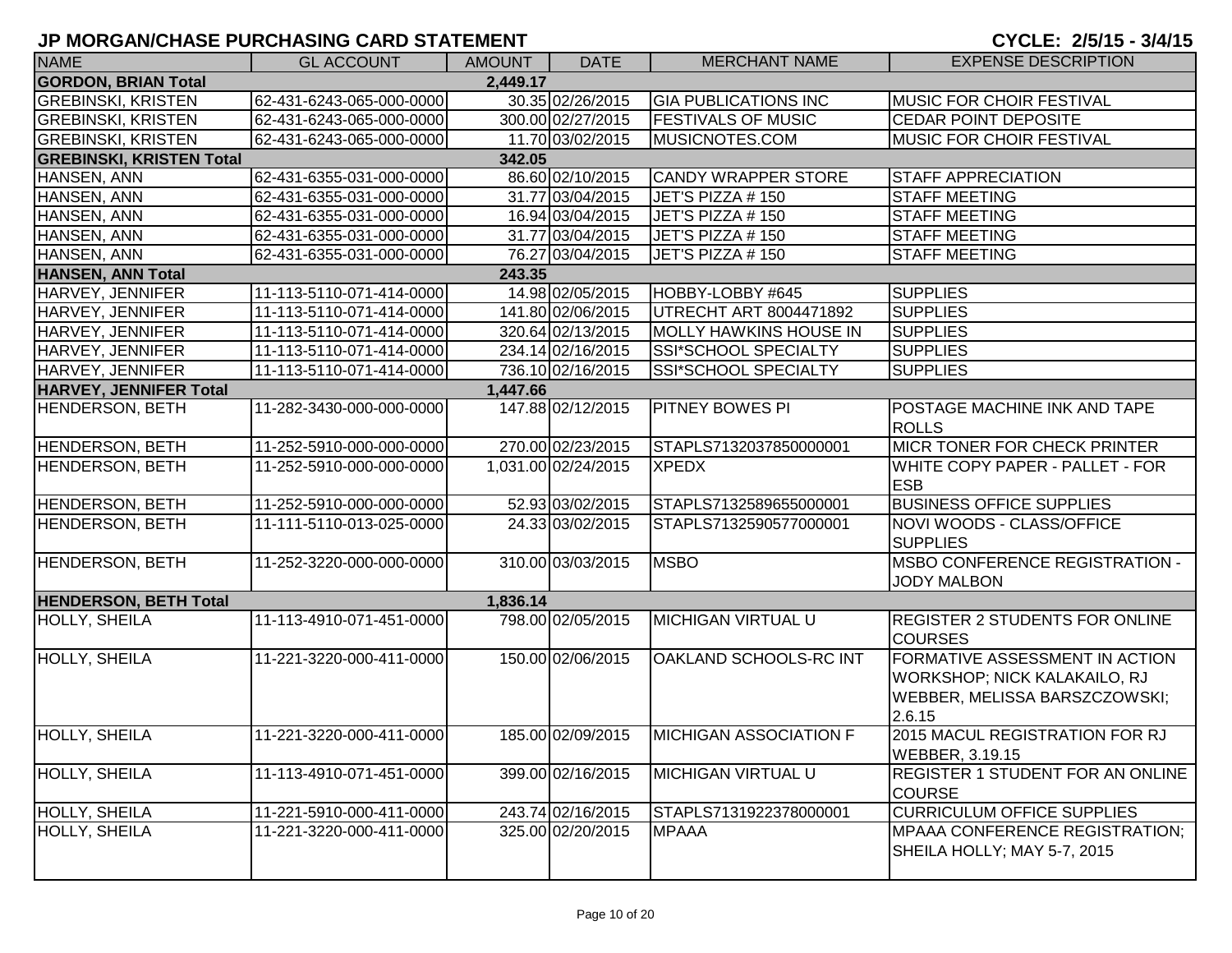| <b>NAME</b>                 | <b>GL ACCOUNT</b>        | <b>AMOUNT</b> | <b>DATE</b>       | <b>MERCHANT NAME</b>               | <b>EXPENSE DESCRIPTION</b>                                     |
|-----------------------------|--------------------------|---------------|-------------------|------------------------------------|----------------------------------------------------------------|
| <b>HOLLY, SHEILA</b>        | 11-221-3220-000-411-0000 |               | 119.00 02/24/2015 | <b>PAYPAL *MEMSPA</b>              | CLASSROOM QUESTIONING FOR THE                                  |
|                             |                          |               |                   |                                    | COMMON CORE WORKSHOP; EVALICIA                                 |
|                             |                          |               |                   |                                    | SMITH; 4.17.15                                                 |
| <b>HOLLY, SHEILA</b>        | 11-221-7410-000-411-0000 |               | 250.00 02/25/2015 | MICHIGAN ELEMENTARY AN             | MEMSPA MEMBERSHIP FOR EVALICIA                                 |
|                             |                          |               |                   |                                    | <b>SMITH</b>                                                   |
| HOLLY, SHEILA               | 11-221-3220-000-411-0000 |               | 325.00 02/26/2015 | <b>MPAAA</b>                       | <b>MPAAA CONFERENCE REGISTRATION;</b>                          |
|                             |                          |               |                   |                                    | JANET GRUBER; MAY 5-7, 2015                                    |
|                             |                          |               | 330.00 03/02/2015 |                                    |                                                                |
| HOLLY, SHEILA               | 11-221-3220-000-411-0000 |               |                   | OAKLAND SCHOOLS-RC INT             | <b>WRITING FOR PROFESSIONAL</b>                                |
|                             |                          |               |                   |                                    | <b>GROWTH WORKSHOP; OKALND</b><br>SCHOOLS; RJ WEBBER AND DARBY |
|                             |                          |               |                   |                                    | HOPPENSTEDT; 3.6.15                                            |
| HOLLY, SHEILA               | 11-221-3220-000-411-0000 |               | 120.00 03/02/2015 | OAKLAND SCHOOLS-RC INT             | <b>EXPLICIT INSTRUCTION SERIES; DIANA</b>                      |
|                             |                          |               |                   |                                    | STOTLER, PEGGY HARE, MELISSA                                   |
|                             |                          |               |                   |                                    | BARSZCZOWSKI, ANN DONATO,                                      |
|                             |                          |               |                   |                                    | HEATHER SCHILLING, NANCY WILLIS,                               |
|                             |                          |               |                   |                                    | JENNIFER CAMERILLI, AND DONN                                   |
|                             |                          |               |                   |                                    | SHARP; 3.24.15                                                 |
| <b>HOLLY, SHEILA Total</b>  |                          | 3,244.74      |                   |                                    |                                                                |
| <b>HOSKINS, DIANE</b>       | 62-431-6301-033-000-0000 |               | 81.40 02/05/2015  | <b>GUIDOS PREMIUM PIZZA I</b>      | DINNER FOR STUDENTS                                            |
| <b>HOSKINS, DIANE</b>       | 11-132-5210-000-912-3310 |               | 184.23 02/06/2015 | <b>AWL*PEARSON EDUCATION</b>       | <b>SCIENCE BOOKS</b>                                           |
| HOSKINS, DIANE              | 62-431-6301-033-000-0000 |               | 74.95 02/06/2015  | <b>GUIDOS PREMIUM PIZZA I</b>      | <b>DINNER FOR STUDENTS</b>                                     |
| <b>HOSKINS, DIANE</b>       | 62-431-6301-033-000-0000 |               | 158.90 02/12/2015 | PANERA BREAD #608009               | <b>BAGELS FOR ESL PRESENTATIONS</b>                            |
| <b>HOSKINS, DIANE</b>       | 62-431-6301-033-000-0000 |               | 86.12 02/12/2015  | WAL-MART #5893                     | <b>FOOD FOR STUDENTS</b>                                       |
| <b>HOSKINS, DIANE</b>       | 62-431-6301-033-000-0000 |               | 185.93 02/13/2015 | <b>BOSTON MARKET 1083</b>          | DINNER FOR STUDENTS-COUNT DAY                                  |
| <b>HOSKINS, DIANE</b>       | 62-431-6301-033-000-0000 |               | 93.17 02/13/2015  | <b>BOSTON MARKET 1083</b>          | <b>DINNER FOR STUDENTS</b>                                     |
| <b>HOSKINS, DIANE</b>       | 62-431-6301-033-000-0000 |               | 91.23 02/24/2015  | <b>GUIDOS PREMIUM PIZZA I</b>      | DINNER FOR STUDENTS                                            |
| <b>HOSKINS, DIANE</b>       | 62-431-6301-033-000-0000 |               | 88.91 02/25/2015  | MEIJER INC #122 Q01                | <b>FOOD FOR STUDENTS</b>                                       |
| <b>HOSKINS, DIANE</b>       | 11-131-5110-000-000-6710 |               | 365.74 02/25/2015 | STAPLS7132293851000001             | <b>TEACHER SUPPLIES</b>                                        |
| <b>HOSKINS, DIANE</b>       | 11-221-3220-000-000-6710 |               | 15.00 02/26/2015  | ACT*MAEPD/NHRD                     | CONFERENCE FOR EMILY WAGG                                      |
| <b>HOSKINS, DIANE</b>       | 62-431-6301-033-000-0000 |               | 98.88 02/26/2015  | JIMMY JOHNS - 1659 - E             | <b>DINNER FOR STUDENTS</b>                                     |
| <b>HOSKINS, DIANE</b>       | 62-431-6301-033-000-0000 |               | 55.00 02/26/2015  | MEIJER INC #122<br>Q <sub>01</sub> | <b>FOOD FOR STUDENTS</b>                                       |
| <b>HOSKINS, DIANE</b>       | 62-431-6301-033-000-0000 |               | 41.17 03/03/2015  | MEIJER INC #122<br>Q <sub>01</sub> | FOOD FOR STUDENTS                                              |
| HOSKINS, DIANE              | 62-431-6301-033-000-0000 |               | 106.76 03/03/2015 | <b>RED OLIVE XV</b>                | <b>DINNER FOR STUDENTS</b>                                     |
| HOSKINS, DIANE              | 11-132-5210-000-912-3310 |               | 50.87 03/04/2015  | <b>AMAZON MKTPLACE PMTS</b>        | <b>ENGLISH BOOKS</b>                                           |
| <b>HOSKINS, DIANE</b>       | 62-431-6301-033-000-0000 |               | 108.12 03/04/2015 | <b>RED OLIVE XV</b>                | <b>DINNER FOR STUDENTS</b>                                     |
| <b>HOSKINS, DIANE Total</b> |                          | 1,886.38      |                   |                                    |                                                                |
| <b>HOURIGAN, MARK</b>       | 11-113-5110-071-050-0000 |               | 254.49 02/05/2015 | <b>JW PEPPER</b>                   | PURCHASE OF ADDITIONAL JUDGES                                  |
|                             |                          |               |                   |                                    | SCORES FOR BAND FESTIVAL, 2015                                 |
| <b>HOURIGAN, MARK Total</b> |                          | 254.49        |                   |                                    |                                                                |
| JUOPPERI, JOHN              | 11-261-5992-005-000-0000 |               | 94.16 02/23/2015  | THE HOME DEPOT 2737                | <b>MTCE TRAILER REPAIR</b>                                     |
| JUOPPERI, JOHN              | 11-261-5992-014-000-0000 |               | 31.98 02/25/2015  | THE HOME DEPOT 2737                | <b>PV OFFICE</b>                                               |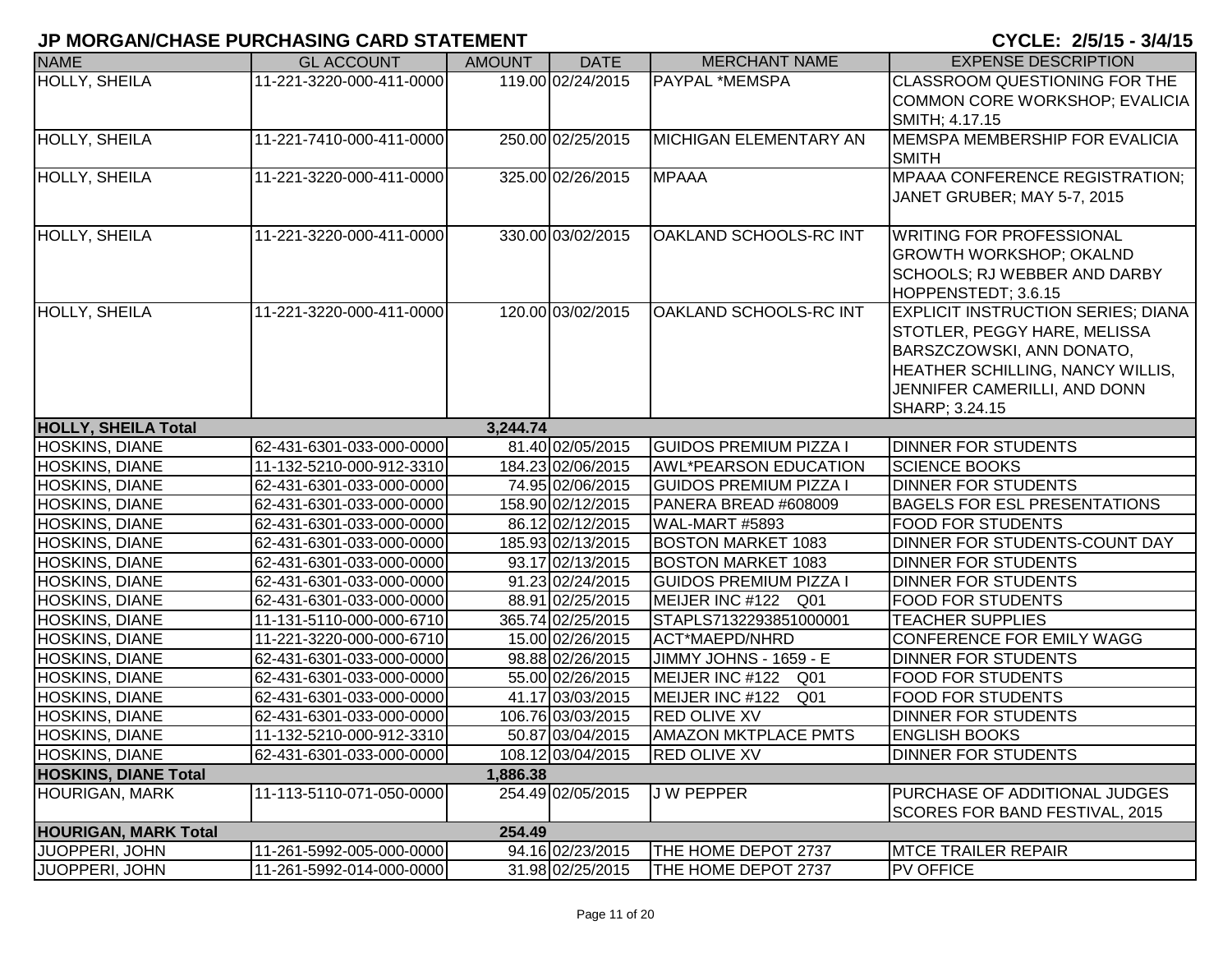| <b>NAME</b>                      | <b>GL ACCOUNT</b>        | <b>AMOUNT</b> | <b>DATE</b>         | <b>MERCHANT NAME</b>             | <b>EXPENSE DESCRIPTION</b>                                                     |
|----------------------------------|--------------------------|---------------|---------------------|----------------------------------|--------------------------------------------------------------------------------|
| JUOPPERI, JOHN Total             |                          | 126.14        |                     |                                  |                                                                                |
| KORTLANDT, PATRICIA              | 11-111-5110-011-025-0000 |               | 95.50 02/10/2015    | <b>SSI*PREMIER HAM&amp;STEPH</b> | <b>ADDITIONAL ASSIGNMENT</b><br>NOTEBOOKS FOR THIRD AND FOURTH<br><b>GRADE</b> |
| <b>KORTLANDT, PATRICIA</b>       | 62-431-6275-011-000-0000 |               | 202.00 02/26/2015   | <b>ACP DIRECT</b>                | ADDTIONAL HEADPHONES FOR 1ST<br><b>GRADE</b>                                   |
| KORTLANDT, PATRICIA              | 11-111-5110-011-060-0000 |               | 247.04 03/02/2015   | <b>SCHOLASTIC INC. KEY 6</b>     | <b>BOOKS FOR THE CLASS OF 2028</b>                                             |
| <b>KORTLANDT, PATRICIA Total</b> |                          | 544.54        |                     |                                  |                                                                                |
| <b>LACLEAR, CHARLES</b>          | 11-113-5210-071-099-0000 |               | 262.25 02/10/2015   | IN *SUPERIOR TEXT, LLC           | <b>ENGLISH BOOKS</b>                                                           |
| LACLEAR, CHARLES                 | 11-113-5110-071-044-0000 |               | 73.50 02/19/2015    | MEIJER INC #122 Q01              | <b>LIFE MANAGEMENT SKILLS</b><br><b>CLASSROOM SUPPLIES</b>                     |
| LACLEAR, CHARLES                 | 11-113-7410-071-000-0000 |               | 170.00 03/04/2015   | MICHIGAN READING ASSOC           | CONFERENCE DUES                                                                |
| <b>LACLEAR, CHARLES Total</b>    |                          | 505.75        |                     |                                  |                                                                                |
| LAINE, MARGARET                  | 62-431-6174-071-000-0000 |               | 66.11 02/09/2015    | PANERA BREAD #667                | <b>FOOD FOR STAFF MEETING BEFORE</b><br><b>PROCTORING ACT FEBRUARY 7TH</b>     |
| LAINE, MARGARET                  | 62-431-6106-071-000-0000 |               | 113.42 02/16/2015   | COTTAGE INN PIZZA NOVI           | <b>WORKING LUNCH WITH THE</b><br>COORDINATOR FOR DP STUDENTS                   |
| LAINE, MARGARET                  | 62-431-6105-071-000-0000 |               | 144.55 03/02/2015   | AMAZON.COM                       | AP CALCULUS AB/BC STUDY MANUALS                                                |
| <b>LAINE, MARGARET Total</b>     |                          | 324.08        |                     |                                  |                                                                                |
| LAMBERT, ELIZABETH               | 11-261-4910-015-000-0000 |               | 250.00 02/06/2015   | <b>ALL CITY ROOTER</b>           | DF EAST WING DRAIN CLEANOUT                                                    |
| LAMBERT, ELIZABETH               | 11-261-4910-071-000-0000 |               | 490.00 02/06/2015   | <b>ALL CITY ROOTER</b>           | HS BOYS LOCKER ROOM CAMERA,<br><b>DRAIN CLEANING</b>                           |
| LAMBERT, ELIZABETH               | 11-261-4910-071-000-0000 |               | 293.30 02/06/2015   | <b>CUMMINS BRIDGEWAY-6</b>       | <b>HS GENERATOR</b>                                                            |
| LAMBERT, ELIZABETH               | 41-261-4110-055-000-4449 |               | 2,764.00 02/06/2015 | <b>DE-CAL INC</b>                | NM6 REPAIR HEATING BOILERS                                                     |
| LAMBERT, ELIZABETH               | 11-261-4910-055-000-0000 |               | 1,861.00 02/06/2015 | <b>DE-CAL INC</b>                | <b>NM5 REPAIR HEATING BOILERS</b>                                              |
| LAMBERT, ELIZABETH               | 11-261-4910-015-000-0000 |               | 25.00 02/06/2015    | <b>ERADICO SERVICES INC</b>      | DF PEST CONTROL SERVICE                                                        |
| LAMBERT, ELIZABETH               | 11-261-4910-065-000-0000 |               | 34.00 02/06/2015    | <b>ERADICO SERVICES INC</b>      | <b>MS PEST CONTROL SERVICE</b>                                                 |
| LAMBERT, ELIZABETH               | 11-261-4910-071-000-0000 |               | 30.00 02/06/2015    | <b>ERADICO SERVICES INC</b>      | <b>HS PEST CONTROL SERVICE</b>                                                 |
| LAMBERT, ELIZABETH               | 11-261-4910-014-000-0000 |               | 25.00 02/06/2015    | <b>ERADICO SERVICES INC</b>      | PV PEST CONTROL SERVICE                                                        |
| LAMBERT, ELIZABETH               | 11-261-4910-013-000-0000 |               | 25.00 02/06/2015    | <b>ERADICO SERVICES INC</b>      | <b>NW PEST CONTROL SERVICE</b>                                                 |
| LAMBERT, ELIZABETH               | 11-261-4910-055-000-0000 |               | 25.00 02/06/2015    | <b>ERADICO SERVICES INC</b>      | NM6 PEST CONTROL SERVICE                                                       |
| LAMBERT, ELIZABETH               | 11-261-4910-001-000-0000 |               | 40.00 02/06/2015    | <b>ERADICO SERVICES INC</b>      | <b>ESB PEST CONTROL SERVICE</b>                                                |
| LAMBERT, ELIZABETH               | 11-261-4910-055-000-0000 |               | 25.00 02/06/2015    | <b>ERADICO SERVICES INC</b>      | NM5 PEST CONTROL SERVICE                                                       |
| LAMBERT, ELIZABETH               | 11-261-4910-011-000-0000 |               | 25.00 02/06/2015    | <b>ERADICO SERVICES INC</b>      | VO PEST CONTROL SERVICE                                                        |
| LAMBERT, ELIZABETH               | 11-261-4120-012-000-0000 |               | 25.00 02/06/2015    | <b>ERADICO SERVICES INC</b>      | OH PEST CONTROL SERVICE                                                        |
| LAMBERT, ELIZABETH               | 11-261-4910-060-000-0000 |               | 25.00 02/06/2015    | <b>ERADICO SERVICES INC</b>      | <b>ITC PEST CONTROL SERVICE</b>                                                |
| LAMBERT, ELIZABETH               | 11-261-4910-003-000-0000 |               | 28.00 02/06/2015    | <b>ERADICO SERVICES INC</b>      | PS PEST CONTROL SERVICE                                                        |
| LAMBERT, ELIZABETH               | 11-261-5730-000-000-0000 |               | 48.10 02/06/2015    | KNIGHTS AUTO SUPPLY IN           | <b>MTCE TRUCK #9 PARTS</b>                                                     |
| LAMBERT, ELIZABETH               | 11-261-4910-012-000-0000 |               | 475.00 02/06/2015   | MICHIGAN STUMP REMOVAL           | OH TREE WORK                                                                   |
| LAMBERT, ELIZABETH               | 11-261-4910-071-000-0000 |               | 750.00 02/06/2015   | MICHIGAN STUMP REMOVAL           | <b>HS TREE WORK</b>                                                            |
| LAMBERT, ELIZABETH               | 11-261-4910-055-000-0000 |               | 1,500.00 02/06/2015 | <b>MICHIGAN STUMP REMOVAL</b>    | <b>NM TREE WORK</b>                                                            |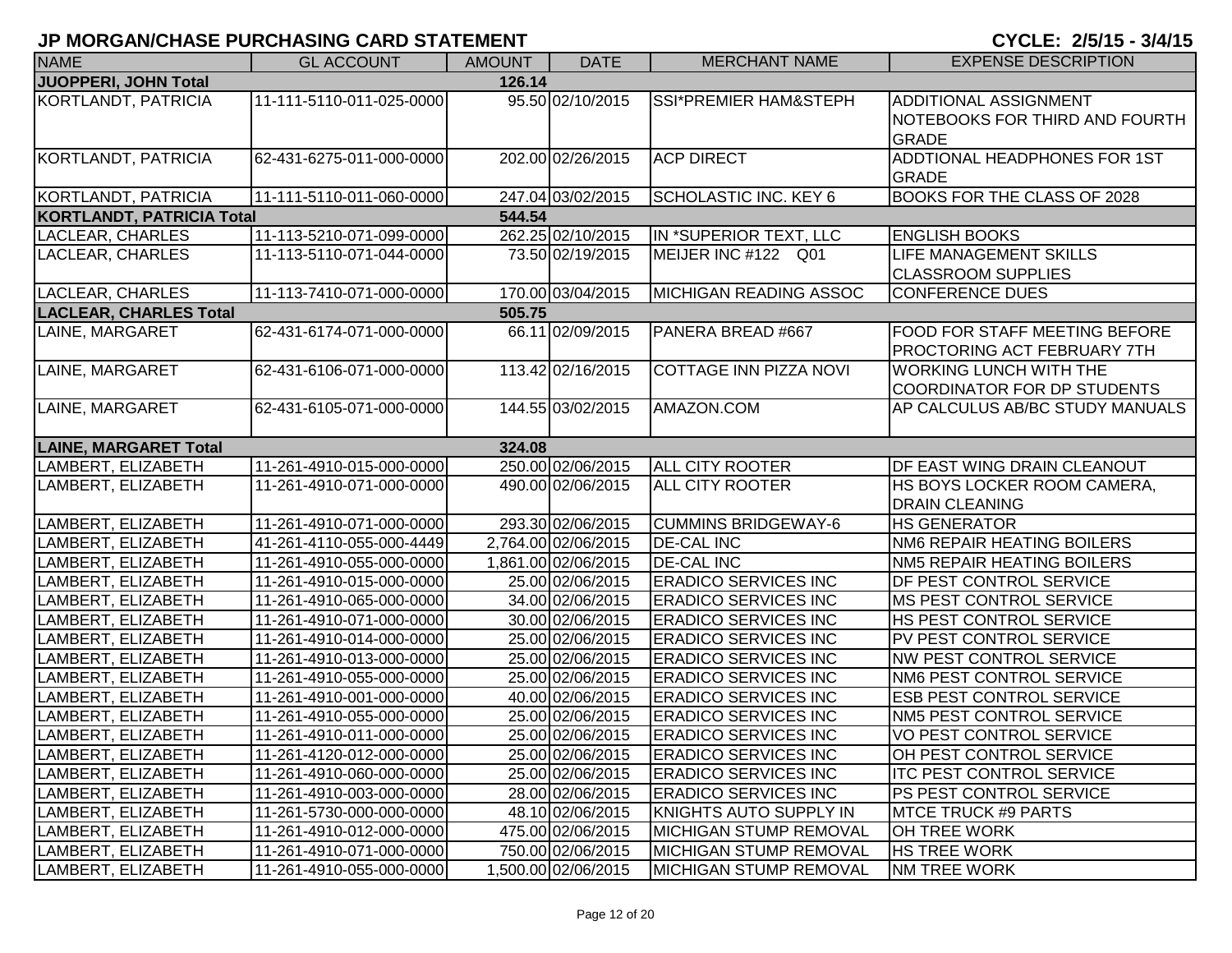| <b>NAME</b>        | <b>GL ACCOUNT</b>        | AMOUNT | <b>DATE</b>         | <b>MERCHANT NAME</b>              | <b>EXPENSE DESCRIPTION</b>          |
|--------------------|--------------------------|--------|---------------------|-----------------------------------|-------------------------------------|
| LAMBERT, ELIZABETH | 11-261-4910-005-000-0000 |        | 750.00 02/06/2015   | MICHIGAN STUMP REMOVAL            | <b>MTCE TREE WORK</b>               |
| LAMBERT, ELIZABETH | 11-261-4910-005-000-0000 |        | 32.48 02/06/2015    | <b>QUALITY FIRST AID &amp; SA</b> | <b>MTCE FIRST AID KIT</b>           |
| LAMBERT, ELIZABETH | 11-261-4910-010-000-0000 |        | 36.24 02/06/2015    | <b>QUALITY FIRST AID &amp; SA</b> | <b>TRANS FIRST AID KIT</b>          |
| LAMBERT, ELIZABETH | 11-261-4910-071-000-0000 |        | 293.00 02/09/2015   | <b>COMMERICAL GLASS,</b>          | HS WRESTLING ROOM DOOR GLASS        |
| LAMBERT, ELIZABETH | 11-261-5710-000-000-0000 |        | 471.61 02/09/2015   | CORRIGAN OIL #2 - BRI             | <b>MTCE FUEL</b>                    |
| LAMBERT, ELIZABETH | 11-261-4910-055-000-0000 |        | 565.00 02/09/2015   | <b>URBANS PARTITION &amp; REM</b> | NM6 ROOM 618/620 PARTITION          |
|                    |                          |        |                     |                                   | <b>REPAIRS</b>                      |
| LAMBERT, ELIZABETH | 11-261-4910-015-000-0000 |        | 771.12 02/10/2015   | <b>GREAT LAKES POWER AND</b>      | DF ART ROOM FLOOR BOXES             |
|                    |                          |        |                     |                                   | <b>TROUBLESHOOTING</b>              |
| LAMBERT, ELIZABETH | 11-261-5992-071-000-0000 |        | 485.00 02/10/2015   | IN *AQUATIC SOURCE, LL            | <b>HS POOL CHLORINE</b>             |
| LAMBERT, ELIZABETH | 11-261-4910-071-000-0000 |        | 140.00 02/10/2015   | IN *AQUATIC SOURCE, LL            | HS POOL MAINTENANCE VISIT           |
| LAMBERT, ELIZABETH | 11-261-5990-000-000-0000 |        | 50.00 02/10/2015    | <b>OCCUPATIONAL HLTH PRTN</b>     | MTCE PHYSICALS FOR FULAR,           |
|                    |                          |        |                     |                                   | <b>NESMITH</b>                      |
| LAMBERT, ELIZABETH | 11-261-5991-055-000-0000 |        | 458.67 02/11/2015   | <b>NICHOLS</b>                    | <b>NM6 CUSTODIAL SUPPLIES</b>       |
| LAMBERT, ELIZABETH | 11-261-5991-011-000-0000 |        | 310.00 02/11/2015   | <b>NICHOLS</b>                    | <b>VO CUSTODIAL SUPPLIES</b>        |
| LAMBERT, ELIZABETH | 11-261-4290-005-000-0000 |        | 91.60 02/16/2015    | <b>AIRGASS NORTH</b>              | <b>MTCE WELDING</b>                 |
| LAMBERT, ELIZABETH | 11-261-5710-000-000-0000 |        | 770.84 02/16/2015   | CORRIGAN OIL #2 - BRI             | <b>MTCE FUEL</b>                    |
| LAMBERT, ELIZABETH | 11-261-5710-000-000-0000 |        | 193.15 02/16/2015   | CORRIGAN OIL #2 - BRI             | <b>MTCE FUEL</b>                    |
| LAMBERT, ELIZABETH | 41-261-4110-015-000-4449 |        | 3,544.00 02/16/2015 | <b>DE-CAL INC</b>                 | DF HEATING BOILERS REPAIRS          |
| LAMBERT, ELIZABETH | 11-261-5992-000-000-0000 |        | 126.20 02/18/2015   | WWW.RECSTUFF.COM                  | <b>MTCE BAND TRAILER BUMPER</b>     |
| LAMBERT, ELIZABETH | 11-261-4910-001-000-0000 |        | 10.00 02/20/2015    | <b>PROTECTION ONE ALARM</b>       | <b>ESB ALARM SERVICE</b>            |
| LAMBERT, ELIZABETH | 11-261-4910-000-000-0000 |        | 949.25 02/20/2015   | <b>PROTECTION ONE ALARM</b>       | <b>DISTRICT ALARM SERVICE</b>       |
| LAMBERT, ELIZABETH | 11-261-4910-012-000-0000 |        | 466.00 02/20/2015   | <b>PROTECTION ONE ALARM</b>       | OH ALARM                            |
| LAMBERT, ELIZABETH | 11-261-4910-071-000-0000 |        | 423.64 02/25/2015   | KONE INC.                         | HS ELEVATOR MAINTENANCE 2/01 TO     |
|                    |                          |        |                     |                                   | 7/31                                |
| LAMBERT, ELIZABETH | 11-261-5992-071-000-0000 |        | 160.43 02/25/2015   | NUCO <sub>2</sub>                 | HS POOL CO2                         |
| LAMBERT, ELIZABETH | 11-261-5710-000-000-0000 |        | 1,019.18 02/25/2015 | <b>SUBURBAN PROPANE LP</b>        | <b>BOSCO PROPANE</b>                |
| LAMBERT, ELIZABETH | 11-261-4910-071-000-0000 |        | 377.80 02/26/2015   | <b>NATIONAL TIME</b>              | HS FIRE ALARM SENSOR                |
| LAMBERT, ELIZABETH | 11-261-4910-055-000-0000 |        | 490.00 02/26/2015   | <b>URBANS PARTITION &amp; REM</b> | NM5 ROOM 507 WALL REPAIR            |
| LAMBERT, ELIZABETH | 11-261-4910-071-000-0000 |        | 645.00 02/27/2015   | <b>VFP FIRE SYSTEMS INC</b>       | HS SPRINKLER PIPE REPAIR            |
| LAMBERT, ELIZABETH | 11-261-4910-000-000-0611 |        | 3,912.00 03/02/2015 | <b>ARCH ENVIRONMENTAL GRO</b>     | <b>DISTRICT STORM WATER</b>         |
|                    |                          |        |                     |                                   | <b>MANAGEMENT CONSULTING</b>        |
| LAMBERT, ELIZABETH | 11-261-4910-000-000-0000 |        | 429.00 03/02/2015   | <b>ARCH ENVIRONMENTAL GRO</b>     | <b>DISTRICT HAZARDOUS MATERIALS</b> |
|                    |                          |        |                     |                                   | <b>CONSULTING</b>                   |
| LAMBERT, ELIZABETH | 11-261-5991-000-000-0000 |        | 80.80 03/02/2015    | <b>NICHOLS</b>                    | <b>CUST VACUUM BAG FILTERS</b>      |
| LAMBERT, ELIZABETH | 11-261-4910-071-000-0000 |        | 3,555.00 03/04/2015 | ALL CITY ROOTER                   | HS VECTOR TRUCK SEWAGE              |
|                    |                          |        |                     |                                   | EJECTION PITS, DOOR #1 SANITARY     |
|                    |                          |        |                     |                                   | <b>CLEANOUT</b>                     |
| LAMBERT, ELIZABETH | 11-261-4910-065-000-0000 |        | 364.00 03/04/2015   | <b>DE-CAL INC</b>                 | MS ROOM 128 HOT WATER VALVE         |
| LAMBERT, ELIZABETH | 11-261-4910-014-000-0000 |        | 1,050.00 03/04/2015 | <b>DE-CAL INC</b>                 | PV ROOM 301 SHAFT & BEARING         |
|                    |                          |        |                     |                                   | <b>REPLACEMENT</b>                  |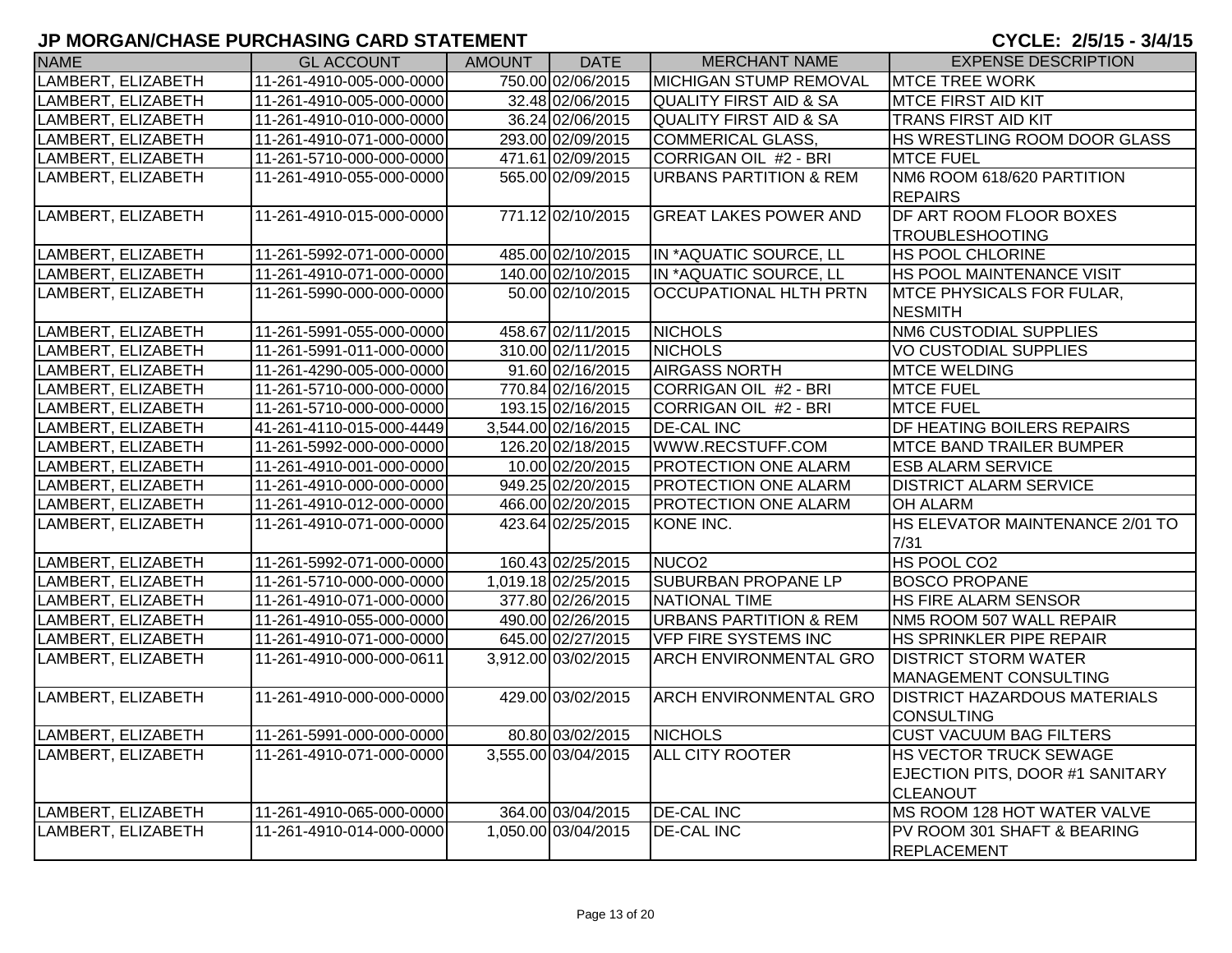| <b>NAME</b>                                  | <b>GL ACCOUNT</b>        | AMOUNT | <b>DATE</b>         | <b>MERCHANT NAME</b>          | <b>EXPENSE DESCRIPTION</b>          |  |
|----------------------------------------------|--------------------------|--------|---------------------|-------------------------------|-------------------------------------|--|
| LAMBERT, ELIZABETH                           | 11-261-4910-015-000-0000 |        | 231.00 03/04/2015   | <b>DE-CAL INC</b>             | DF GYM UNIT #3 HOT WATER VALVE      |  |
|                                              |                          |        |                     |                               | <b>ACTUATOR</b>                     |  |
| LAMBERT, ELIZABETH                           | 11-261-4910-060-000-0000 |        | 196.00 03/04/2015   | <b>DE-CAL INC</b>             | <b>ITC RTU#5 IN VIDEO STUDIO</b>    |  |
| LAMBERT, ELIZABETH                           | 11-261-4910-055-000-0000 |        | 427.00 03/04/2015   | <b>DE-CAL INC</b>             | NM5 ROOM 561 MUSIC ROOMLOW          |  |
|                                              |                          |        |                     |                               | <b>DISCARGE AIR TEMP</b>            |  |
| LAMBERT, ELIZABETH                           | 11-261-4910-000-000-0000 |        | 1,085.00 03/04/2015 | <b>DE-CAL INC</b>             | <b>DISTRICT BACKFLOW SURVEY</b>     |  |
| LAMBERT, ELIZABETH                           | 11-261-5730-000-000-0000 |        | 63.98 03/04/2015    | KNIGHTS AUTO SUPPLY IN        | MTCE 1999 RED DUMP                  |  |
| LAMBERT, ELIZABETH                           | 11-261-5991-055-000-0000 |        | 435.53 03/04/2015   | <b>NICHOLS</b>                | <b>NM5 CUSTODIAL SUPPLIES</b>       |  |
| LAMBERT, ELIZABETH                           | 11-261-5991-013-000-0000 |        | 352.09 03/04/2015   | <b>NICHOLS</b>                | <b>NW CUSTODIAL SUPPLIES</b>        |  |
| LAMBERT, ELIZABETH                           | 11-261-5991-014-000-0000 |        | 770.91 03/04/2015   | <b>NICHOLS</b>                | PV CUSTODIAL SUPPLIES               |  |
| LAMBERT, ELIZABETH                           | 11-261-5991-015-000-0000 |        | 368.87 03/04/2015   | <b>NICHOLS</b>                | DF CUSTODIAL SUPPLIES               |  |
| LAMBERT, ELIZABETH                           | 11-261-5991-011-000-0000 |        | 508.10 03/04/2015   | <b>NICHOLS</b>                | <b>VO CUSTODIAL SUPPLIES</b>        |  |
| LAMBERT, ELIZABETH                           | 11-261-5991-071-000-0000 |        | 2,035.68 03/04/2015 | <b>NICHOLS</b>                | HS CUSTODIAL SUPPLIES               |  |
| LAMBERT, ELIZABETH                           | 11-261-5991-055-000-0000 |        | 232.33 03/04/2015   | <b>NICHOLS</b>                | <b>NM6 CUSTODIAL SUPPLIES</b>       |  |
| LAMBERT, ELIZABETH                           | 11-261-5991-012-000-0000 |        | 335.08 03/04/2015   | <b>NICHOLS</b>                | OH CUSTODIAL SUPPLIES               |  |
| LAMBERT, ELIZABETH                           | 11-261-5991-065-000-0000 |        | 557.08 03/04/2015   | <b>NICHOLS</b>                | <b>MS CUSTODIAL SUPPLIES</b>        |  |
| LAMBERT, ELIZABETH                           | 11-261-4910-065-000-0000 |        | 1,705.00 03/04/2015 | <b>VFP FIRE SYSTEMS INC</b>   | MS FIRE PUMP CONTROL LINE           |  |
| <b>LAMBERT, ELIZABETH Total</b><br>41,088.06 |                          |        |                     |                               |                                     |  |
| <b>LANEY, CHRISTOPHER</b>                    | 62-431-6247-065-000-0000 |        | 64.68 02/05/2015    | THE HOME DEPOT 2710           | BATTERIES FOR LEGOMINDSTORMER       |  |
|                                              |                          |        |                     |                               | ROBOTICS AND GLUE STICKS FOR        |  |
|                                              |                          |        |                     |                               | <b>BRIDGE BUILDING PROJECT</b>      |  |
|                                              |                          |        |                     |                               |                                     |  |
| LANEY, CHRISTOPHER                           | 62-431-6247-065-000-0000 |        | 246.31 02/26/2015   | <b>STAPLES</b><br>00115659    | SUPPLIES FOR ROLLER COASTER         |  |
|                                              |                          |        |                     |                               | PROJECT IN STEM                     |  |
| <b>LANEY, CHRISTOPHER Total</b>              |                          | 310.99 |                     |                               |                                     |  |
| LUDWIG, CORINA                               | 62-431-6249-065-000-0000 |        | 11.96 02/09/2015    | <b>HILLERS MARKET</b>         | <b>SUPPLIES</b>                     |  |
| LUDWIG, CORINA                               | 62-431-6249-065-000-0000 |        | 85.89 02/19/2015    | <b>TARGET</b><br>00008722     | <b>SUPPLIES</b>                     |  |
| LUDWIG, CORINA                               | 62-431-6249-065-000-0000 |        | 6.17 02/20/2015     | WM SUPERCENTER #5893          | <b>SUPPLIES</b>                     |  |
| <b>LUDWIG, CORINA Total</b>                  |                          | 104.02 |                     |                               |                                     |  |
| LUMLEY, SHERYL                               | 62-431-6301-033-000-0000 |        | 194.07 02/10/2015   | SAMS CLUB #6657               | <b>FOOD FOR STUDENTS</b>            |  |
| LUMLEY, SHERYL                               | 62-431-6301-033-000-0000 |        | 70.97 02/26/2015    | PANERA BREAD #608009          | <b>FOOD FOR STUDENTS</b>            |  |
| <b>LUMLEY, SHERYL Total</b>                  |                          | 265.04 |                     |                               |                                     |  |
| LUSSENDEN, ASHLEY                            | 11-118-5110-000-951-0000 |        | 46.29 02/10/2015    | MEIJER INC #122 Q01           | <b>PRESCHOOL SCIENCE EXPERIMENT</b> |  |
| LUSSENDEN, ASHLEY                            | 11-118-5110-000-951-0000 |        | 25.65 02/11/2015    | MEIJER INC #122 Q01           | PRESCHOOL BAKING PROJECT            |  |
| <b>LUSSENDEN, ASHLEY Total</b>               |                          | 71.94  |                     |                               |                                     |  |
| MATTHEWS, STEVEN                             | 11-232-3220-000-000-0000 |        | 20.52 02/26/2015    | <b>SQ *YARED TAXI SERVICE</b> | AASA CONFERENCE: TAXI FROM          |  |
|                                              |                          |        |                     |                               | <b>AIRPORT TO HOTEL</b>             |  |
| <b>MATTHEWS, STEVEN</b>                      | 11-232-7910-000-000-0000 |        | 82.51 03/02/2015    | AMERICAN ASSOC OF SCHO        | AASA: BOOK PURCHASES FROM           |  |
|                                              |                          |        |                     |                               | <b>CONFERENCE BOOKSTORE</b>         |  |
| <b>MATTHEWS, STEVEN</b>                      | 11-232-3220-000-000-0000 |        | 88.00 03/02/2015    | METRO AIRPORT PARKING         | AASA: PARKING AT AIRPORT            |  |
| MATTHEWS, STEVEN                             | 11-231-3220-000-000-0000 |        | 1,122.72 03/03/2015 | MARRIOTT                      | AASA: HOTEL EXPENSE                 |  |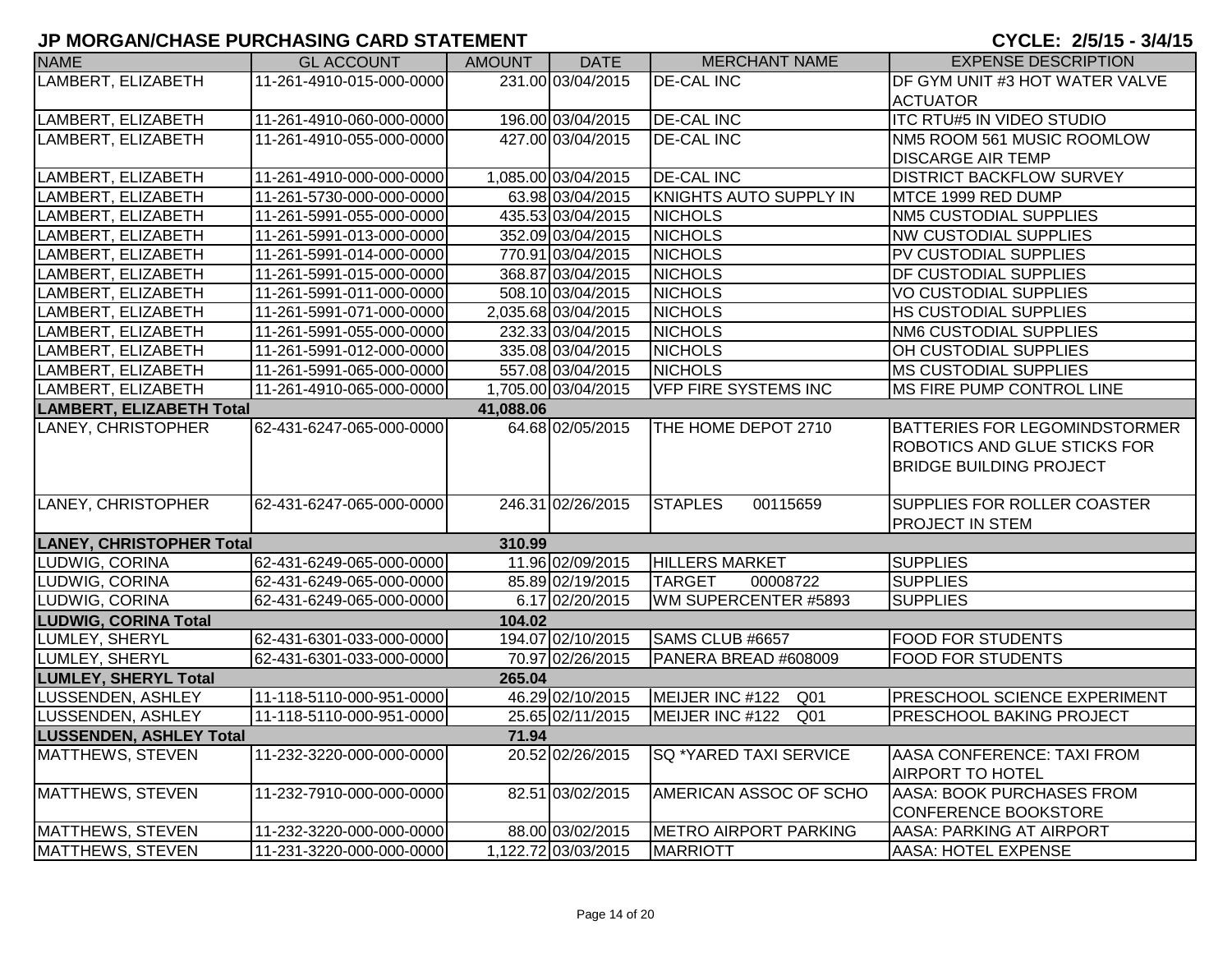|                                 |                          |          |                   |                                   | - - - - - - <i>- - - -</i> - -            |
|---------------------------------|--------------------------|----------|-------------------|-----------------------------------|-------------------------------------------|
| <b>NAME</b>                     | <b>GL ACCOUNT</b>        | AMOUNT   | <b>DATE</b>       | <b>MERCHANT NAME</b>              | <b>EXPENSE DESCRIPTION</b>                |
| <b>MATTHEWS, STEVEN</b>         | 11-232-7910-000-000-0000 |          | 5.00 03/04/2015   | <b>ELLIS PARKING LANSING</b>      | <b>MASB LEGISLATIVE CONFERENCE</b>        |
|                                 |                          |          |                   |                                   | <b>PARKING EXPENSE</b>                    |
| <b>MATTHEWS, STEVEN Total</b>   |                          | 1,318.75 |                   |                                   |                                           |
| MCDOUGALL, BARBARA              | 62-431-6128-061-000-0000 |          | 338.00 02/11/2015 | <b>MT BRIGHTON SKI SCHOOL</b>     | <b>PASSES FOR SKI TEAM</b>                |
| MCDOUGALL, BARBARA              | 62-431-6128-061-000-0000 |          | 338.00 02/12/2015 | <b>MT BRIGHTON: TICKETS</b>       | <b>PASSES FOR SKI TEAM</b>                |
| MCDOUGALL, BARBARA              | 62-431-6128-061-000-0000 |          | 240.00 02/16/2015 | <b>PINE KNOB SKI RESORT I</b>     | PASSES FOR SKI TEAM                       |
| MCDOUGALL, BARBARA              | 62-431-6104-061-000-0000 |          | 13.76 03/03/2015  | SAMS CLUB #6657                   | <b>GIFT FOR CO-OP STUDENT</b>             |
| MCDOUGALL, BARBARA              | 62-431-6104-061-000-0000 |          | 54.94 03/03/2015  | SAMSCLUB #6657                    | <b>GIFT FOR CO-OP STUDENT</b>             |
| <b>MCDOUGALL, BARBARA Total</b> |                          | 984.70   |                   |                                   |                                           |
| <b>MCKAIG, HEATHER</b>          | 11-113-5110-071-026-0000 |          | 42.14 02/05/2015  | JOANN ETC #1933                   | SET (FABRIC) - ONE ACT                    |
| <b>MCKAIG, HEATHER</b>          | 11-113-5110-071-026-0000 |          | 24.99 02/06/2015  | KOHL'S #0009                      | <b>COSTUMES - ONE ACT</b>                 |
| <b>MCKAIG, HEATHER</b>          | 11-113-5110-071-026-0000 |          | 8.27 02/06/2015   | KROGER #632                       | PROPS (FOOD) - ONE ACT                    |
| <b>MCKAIG, HEATHER</b>          | 11-113-5110-071-026-0000 |          | 40.00 02/06/2015  | LITTLE CAESARS 1834 00            | PIZZA                                     |
| <b>MCKAIG, HEATHER</b>          | 11-113-5110-071-026-0000 |          | 4.29 02/06/2015   | MEIJER INC #054 Q01               | PROPS (FOOD) - ONE ACT                    |
| <b>MCKAIG, HEATHER</b>          | 11-113-5110-071-026-0000 |          | 6.34 02/06/2015   | MEIJER INC #054 Q01               | <b>SET SUPPLIES - ONE ACT</b>             |
| <b>MCKAIG, HEATHER</b>          | 11-113-5110-071-026-0000 |          | 15.61 02/06/2015  | MEIJER INC #122 Q01               | MAKE UP SUPPLIES - ONE ACT                |
| <b>MCKAIG, HEATHER</b>          | 11-113-5110-071-026-0000 |          | 10.02 02/06/2015  | MICHAELS STORES 3744              | <b>PROPS - MIFA ONE ACT PLAY</b>          |
| MCKAIG, HEATHER                 | 11-113-5110-071-026-0000 |          | -10.02 02/06/2015 | MICHAELS STORES 3744              | <b>PROPS RETURN - MIFA ONE ACT PLAY</b>   |
|                                 |                          |          |                   |                                   |                                           |
| MCKAIG, HEATHER                 | 11-113-5110-071-026-0000 |          | 7.28 02/06/2015   | MICHAELS STORES 3744              | MAKE UP - ONE ACT                         |
| <b>MCKAIG, HEATHER</b>          | 11-113-5110-071-026-0000 |          | 6.99 02/09/2015   | BUSCH'S #1205                     | <b>PROPS (FOOD) - ONE ACT</b>             |
| <b>MCKAIG, HEATHER</b>          | 11-113-5110-071-026-0000 |          | 19.92 02/09/2015  | SPEEDWAY 02202 10                 | <b>GAS FOR TRUCK - ONE ACT</b>            |
| <b>MCKAIG, HEATHER</b>          | 11-113-5110-071-026-0000 |          | 10.48 02/09/2015  | THE HOME DEPOT 2737               | SET SUPPLIES - ONE ACT                    |
| <b>MCKAIG, HEATHER</b>          | 11-113-5110-071-026-0000 |          | 28.41 02/09/2015  | THE HOME DEPOT 2737               | SET SUPPLIES - ONE ACT                    |
| <b>MCKAIG, HEATHER</b>          | 11-113-5110-071-026-0000 |          | 3.76 02/09/2015   | THE HOME DEPOT 2737               | <b>SET SUPPLIES - ONE ACT</b>             |
| <b>MCKAIG, HEATHER</b>          | 11-113-5110-071-026-0000 |          | 100.00 02/12/2015 | <b>TOASTED OAK GRILL&amp;MARK</b> | MIFA ONE ACT GUEST ARTISTS THANK          |
|                                 |                          |          |                   |                                   | YOU                                       |
| MCKAIG, HEATHER                 | 11-113-4910-071-092-0000 |          | 99.00 02/18/2015  | <b>VIDEO BLOCKS FOOTAGE F</b>     | <b>VIDEO SERVICE SUBSCRIPTION - CAT'S</b> |
|                                 |                          |          |                   |                                   | EYE                                       |
| MCKAIG, HEATHER                 | 11-113-5110-071-026-0000 |          | 29.48 02/24/2015  | NOODLESCO                         | <b>GUEST ARTIST DINNER - MIFA ONE ACT</b> |
|                                 |                          |          |                   |                                   |                                           |
| MCKAIG, HEATHER                 | 11-113-4910-071-092-0000 |          | 59.95 02/25/2015  | VIMEO.COM                         | <b>VIDEO SERVICE - CAT'S EYE</b>          |
| MCKAIG, HEATHER                 | 11-113-4910-071-092-0000 |          | 78.00 02/26/2015  | <b>AUDIOBLOCKS</b>                | <b>SUBSCRIPTION - TV NEWS</b>             |
| <b>MCKAIG, HEATHER</b>          | 62-431-6194-071-000-0000 |          | 326.00 02/26/2015 | <b>PAYPAL *MIPA MSU</b>           | CONTEST SUBMISSIONS - CAT'S EYE           |
| <b>MCKAIG, HEATHER</b>          | 62-431-6169-071-000-0000 |          | 29.13 02/27/2015  | THE HOME DEPOT 2704               | <b>TOOLS - MUSICAL</b>                    |
| <b>MCKAIG, HEATHER Total</b>    |                          | 940.04   |                   |                                   |                                           |
| MICHOS, JENNIFER                | 11-111-5110-014-025-0000 |          | 75.00 02/12/2015  | <b>BRAINPOP</b>                   | EDUCATIONAL SITE FOR STUDENTS,            |
|                                 |                          |          |                   |                                   | <b>BRAINPOP SUBSCRIPTION</b>              |
| <b>MICHOS, JENNIFER Total</b>   |                          | 75.00    |                   |                                   |                                           |
| MILLER, HELEN                   | 11-283-5610-000-000-0000 |          | 12.98 02/09/2015  | MEIJER INC #122<br>Q01            | <b>MEETING SNACK</b>                      |
| MILLER, HELEN                   | 11-283-5990-000-000-0000 |          | 133.40 02/12/2015 | NATIONAL PEN CO LLC               | <b>LOGO PENS</b>                          |
| MILLER, HELEN                   | 62-431-6770-001-000-0000 |          | 51.25 02/12/2015  | TLF VANESSAS FLOWERS              | <b>GET WELL FLOWERS/KATHY MILLER</b>      |
|                                 |                          |          |                   |                                   |                                           |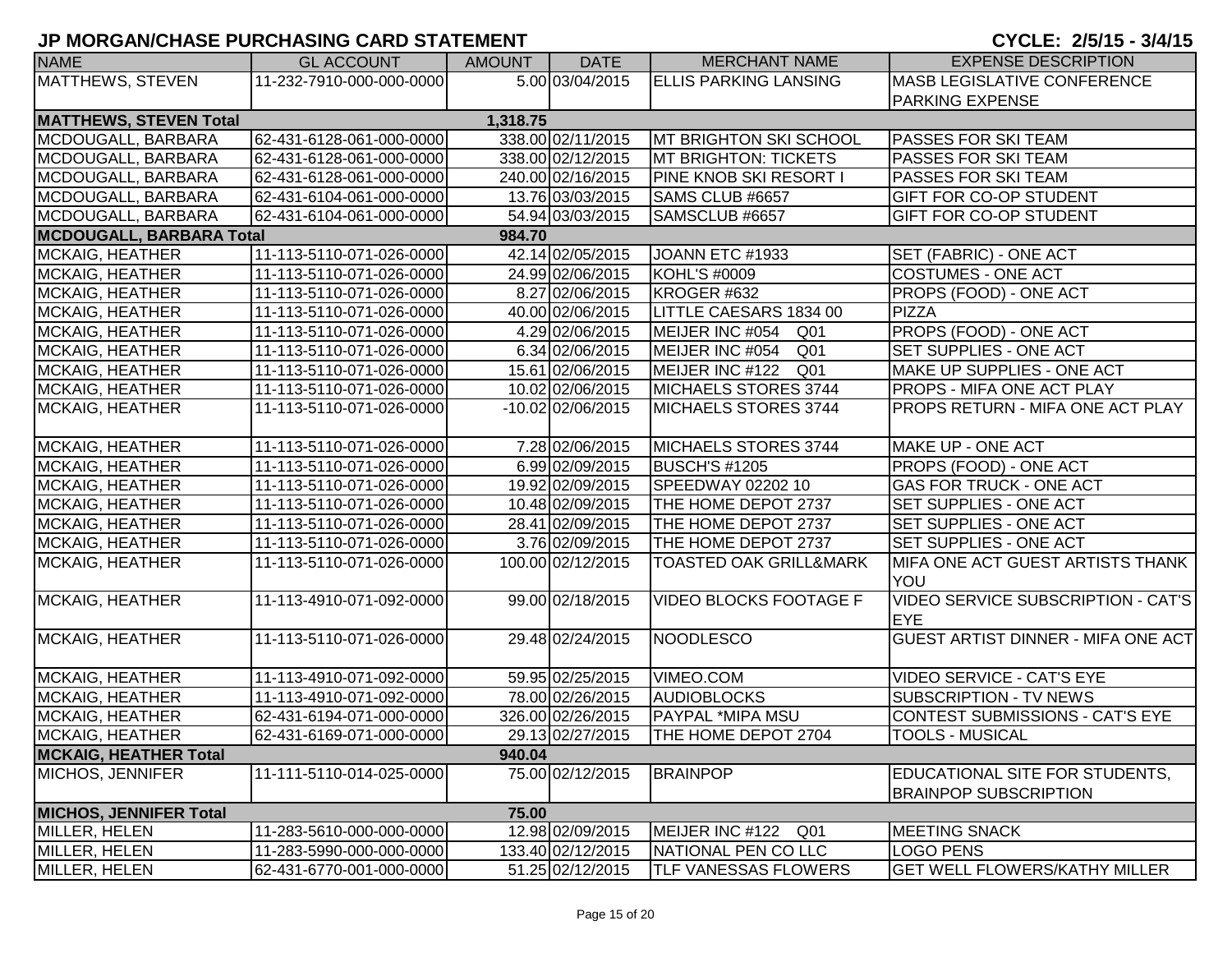| <b>NAME</b>                   | <b>GL ACCOUNT</b>        | <b>AMOUNT</b> | <b>DATE</b>         | <b>MERCHANT NAME</b>          | <b>EXPENSE DESCRIPTION</b>               |
|-------------------------------|--------------------------|---------------|---------------------|-------------------------------|------------------------------------------|
| MILLER, HELEN                 | 11-283-5910-000-000-0000 |               | 103.30 02/20/2015   | L B OFFICE SUPPLIERS I        | PRINTER TONER                            |
| MILLER, HELEN                 | 11-283-3220-000-000-0000 |               | 150.00 02/20/2015   | <b>MASPA</b>                  | <b>MASPA WORKSHOP</b>                    |
|                               |                          |               |                     |                               | <b>REGISTRATION/DIGLIO &amp; DONOVAN</b> |
| MILLER, HELEN                 | 11-283-5610-000-000-0000 |               | 22.94 03/03/2015    | SAMS CLUB #6657               | CO-OP OF THE MONTH/FLOWERS &             |
|                               |                          |               |                     |                               | <b>REFRESHMENT</b>                       |
| <b>MILLER, HELEN Total</b>    |                          | 473.87        |                     |                               |                                          |
| MILLER, WILLIAM               | 11-261-5992-000-000-0000 |               | 25.50 02/05/2015    | DOWNRIVER REFRIG SUP C        | <b>MTCE TANK REFILL</b>                  |
| MILLER, WILLIAM               | 11-261-5992-071-000-0000 |               | 6.49 02/05/2015     | KNIGHTS AUTO SUPPLY IN        | HS AHU 23                                |
| MILLER, WILLIAM               | 11-261-5992-071-000-0000 |               | 5.62 02/10/2015     | DOWNRIVER REFRIG SUP C        | HS AHU 24                                |
| MILLER, WILLIAM               | 11-261-5992-071-000-0000 |               | 170.45 02/11/2015   | <b>COCHRANE SUPPLY AND EN</b> | HS AHU 24                                |
| MILLER, WILLIAM               | 11-261-5992-071-000-0000 |               | 154.51 02/13/2015   | <b>THERMALNETICS, INC.</b>    | HS POOL OUTDOOR UNIT                     |
| MILLER, WILLIAM               | 11-261-5992-000-000-0000 |               | 43.65 02/13/2015    | <b>WW GRAINGER</b>            | <b>MTCE TRUCK TOOL</b>                   |
| MILLER, WILLIAM               | 11-261-5992-071-000-0000 |               | 877.50 02/26/2015   | R L DEPPMANN COMPANY          | HS ROOM 226 & POOL                       |
| MILLER, WILLIAM               | 11-261-5992-000-000-0000 |               | 7.96 03/02/2015     | THE HOME DEPOT 2737           | <b>MTCE TRUCK STOCK</b>                  |
| <b>MILLER, WILLIAM Total</b>  |                          | 1,291.68      |                     |                               |                                          |
| NESMITH, RUSSELL              | 11-261-5992-005-000-0000 |               | 2.99 02/11/2015     | FEDEX OFFICE 00004754         | <b>MTCE LAMINATION FOR GIRLS</b>         |
|                               |                          |               |                     |                               | <b>LACROSSE LAYOUT PRINTS</b>            |
| NESMITH, RUSSELL              | 11-261-5992-013-000-0000 |               | 23.50 02/12/2015    | A1 SERVICE & PARTS            | <b>NW SCRUBBER REPAIR</b>                |
| NESMITH, RUSSELL              | 11-261-5730-000-000-0000 |               | 60.10 02/12/2015    | KNIGHTS AUTO SUPPLY IN        | MTCE 2002 FORD E250 AC/HEATER            |
| <b>NESMITH, RUSSELL</b>       | 11-261-5992-000-000-0000 |               | 1,874.25 02/16/2015 | <b>ANGELO'S WHOLESALE</b>     | <b>DIST SALT</b>                         |
| NESMITH, RUSSELL              | 11-261-5992-000-000-0000 |               | 173.32 02/16/2015   | <b>BEST PLUMBING SPECIALT</b> | <b>MTCE ART ROOM AUTO-FAUCETS</b>        |
|                               |                          |               |                     |                               | <b>STOCK</b>                             |
| NESMITH, RUSSELL              | 11-261-5710-000-000-0000 |               | 32.26 02/16/2015    | MARATHON PETRO144568          | <b>MTCE FUEL FOR RENTAL TRUCK</b>        |
| NESMITH, RUSSELL              | 11-261-3220-000-000-0000 |               | 107.10 02/18/2015   | MICHIGAN GREEN INDUSTR        | <b>MTCE CONFERENCE</b>                   |
| <b>NESMITH, RUSSELL</b>       | 11-261-4290-000-000-0000 |               | 120.30 02/18/2015   | PENSKE TRK LSG 059110         | <b>MTCE TRUCK RENTAL</b>                 |
| <b>NESMITH, RUSSELL</b>       | 11-261-5992-005-000-0000 |               | 20.58 02/20/2015    | <b>FASTENAL COMPANY01</b>     | <b>MTCE DECK REPLACEMENT ON SMALL</b>    |
|                               |                          |               |                     |                               | <b>TRAILER</b>                           |
| NESMITH, RUSSELL              | 11-261-5992-005-000-0000 |               | 33.96 02/23/2015    | THE HOME DEPOT 2737           | <b>MTCE SMALL TRAILER</b>                |
| <b>NESMITH, RUSSELL</b>       | 11-261-5992-000-000-0000 |               | 52.96 02/25/2015    | SHIFFLER EQUIPMENT SAL        | <b>MTCE LOCKER PARTS</b>                 |
| <b>NESMITH, RUSSELL</b>       | 11-261-5992-011-000-0000 |               | 42.96 02/25/2015    | THE HOME DEPOT 2737           | <b>VO TOILET SEAT</b>                    |
| <b>NESMITH, RUSSELL</b>       | 11-261-5992-000-000-0000 |               | 159.00 03/02/2015   | THE HOME DEPOT 2737           | <b>MTCE EQUIPMENT</b>                    |
| <b>NESMITH, RUSSELL</b>       | 11-261-5992-071-000-0000 |               | 82.80 03/04/2015    | <b>BEST PLUMBING SPECIALT</b> | <b>HS KITCHEN</b>                        |
| <b>NESMITH, RUSSELL Total</b> |                          | 2,786.08      |                     |                               |                                          |
| <b>NOWICKI, MATTHEW</b>       | 11-271-7910-000-000-0000 |               | 31.96 02/13/2015    | <b>PENN STATION</b>           | <b>LUNCH</b>                             |
| <b>NOWICKI, MATTHEW Total</b> |                          | 31.96         |                     |                               |                                          |
| OCONNOR, GAIL                 | 11-118-5410-000-951-0000 |               | 114.00 02/06/2015   | <b>CHILDCARE EXCHANGE</b>     | <b>TEACHING SUPPLIES</b>                 |
| OCONNOR, GAIL                 | 11-118-5110-000-951-0000 |               | 83.69 02/09/2015    | DMI* DELL K-12 PTR            | <b>TEACHING SUPPLIES</b>                 |
| OCONNOR, GAIL                 | 11-118-5110-000-951-0000 |               | 57.18 02/09/2015    | STAPLS7131442801000001        | <b>TEACHING SUPPLIES</b>                 |
| OCONNOR, GAIL                 | 11-118-5110-000-951-0000 |               | 12.80 02/09/2015    | STAPLS7131529871000002        | <b>TEACHING SUPPLIES</b>                 |
| <b>OCONNOR, GAIL</b>          | 11-118-5110-000-951-0000 |               | 192.04 02/11/2015   | STAPLS7131529871000001        | <b>TEACHING SUPPLIES</b>                 |
| <b>OCONNOR, GAIL</b>          | 11-118-5110-000-951-0000 |               | 39.30 02/11/2015    | STAPLS7131529871000003        | <b>TEACHING SUPPLIES</b>                 |
| <b>OCONNOR, GAIL</b>          | 11-118-5110-000-951-0000 |               | 32.69 02/11/2015    | STAPLS7131529871000004        | <b>TEACHING SUPPLIES</b>                 |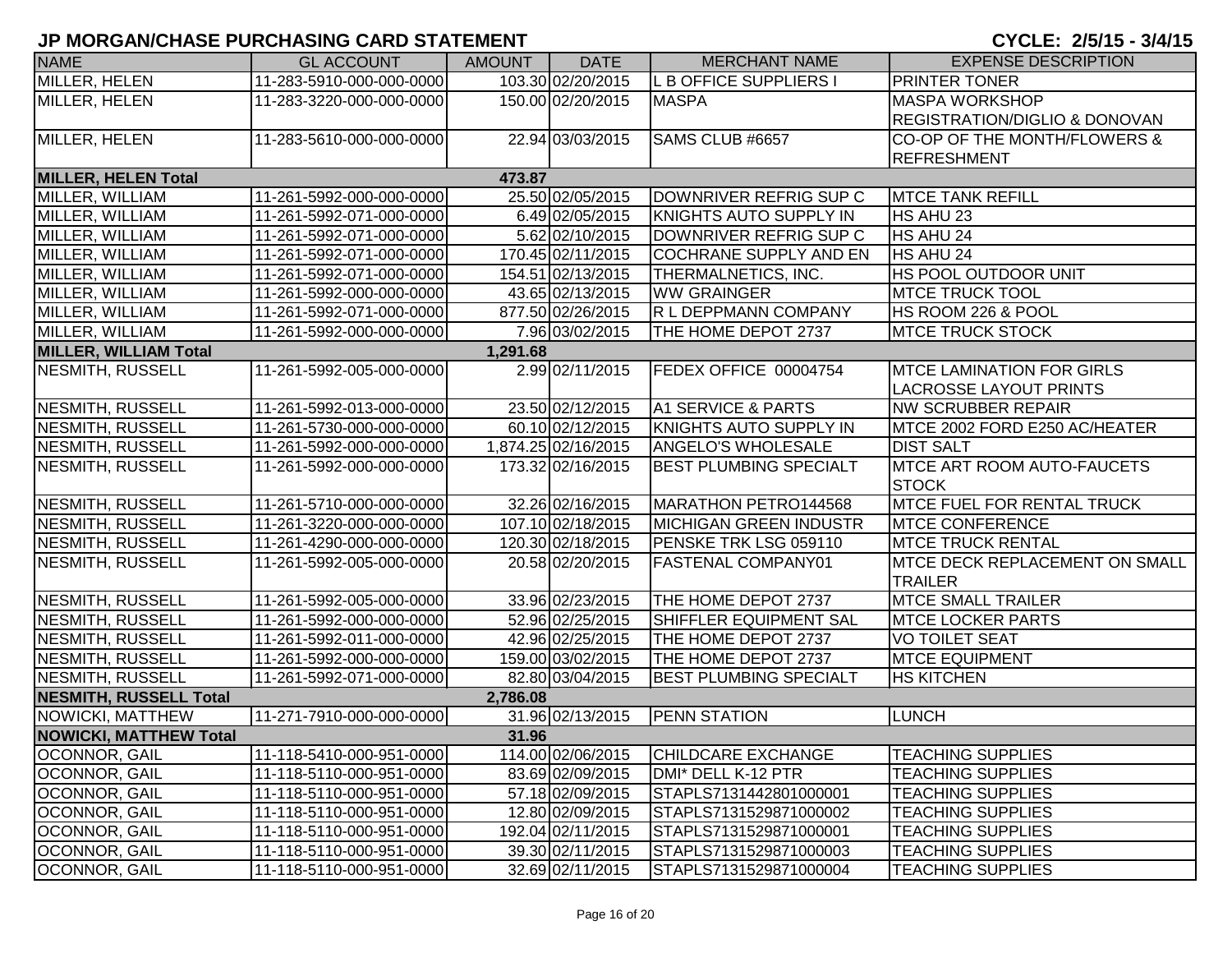CYCLE: 2/5/15 - 3/4/15

| <b>NAME</b>                     | <b>GL ACCOUNT</b>        | <b>AMOUNT</b> | <b>DATE</b>         | <b>MERCHANT NAME</b>               | <b>EXPENSE DESCRIPTION</b>                                               |
|---------------------------------|--------------------------|---------------|---------------------|------------------------------------|--------------------------------------------------------------------------|
| OCONNOR, GAIL                   | 11-118-5110-000-951-0000 |               | 39.70 02/11/2015    | STAPLS7131582593000001             | <b>TEACHING SUPPLIES</b>                                                 |
| OCONNOR, GAIL                   | 11-118-5110-000-951-0000 |               | 23.14 02/11/2015    | STAPLS7131603987000001             | <b>SUPPLIES</b>                                                          |
| OCONNOR, GAIL                   | 11-118-5110-000-951-0000 |               | 5.16 02/11/2015     | STAPLS7131603987000004             | <b>TEACHING SUPPLIES</b>                                                 |
| OCONNOR, GAIL                   | 11-118-5110-000-951-0000 |               | 32.01 02/12/2015    | STAPLS7131582593000003             | <b>TEACHING SUPPLIES</b>                                                 |
| OCONNOR, GAIL                   | 11-118-4910-000-951-0000 |               | 120.00 02/16/2015   | ANN ARBOR HANDS ON                 | <b>TEACHING - FIELD TRIP</b>                                             |
| OCONNOR, GAIL                   | 11-118-5110-000-951-0000 |               | 29.24 02/16/2015    | SSI*SCHOOL SPECIALTY               | <b>TEACHING SUPPLIES</b>                                                 |
| <b>OCONNOR, GAIL</b>            | 11-118-5110-000-951-0000 |               | 86.23 02/16/2015    | SSI*SCHOOL SPECIALTY               | <b>TEACHING SUPPLIES</b>                                                 |
| <b>OCONNOR, GAIL</b>            | 11-118-5110-000-951-0000 |               | 16.53 02/16/2015    | SSI*SCHOOL SPECIALTY               | <b>TEACHING SUPPLIES</b>                                                 |
| <b>OCONNOR, GAIL</b>            | 11-118-5110-000-951-0000 |               | 9.65 02/16/2015     | STAPLS7131603987000003             | <b>TEACHING SUPPLIES</b>                                                 |
| <b>OCONNOR, GAIL</b>            | 11-118-5110-000-951-0000 |               | 97.17 02/16/2015    | STAPLS7131810485000001             | <b>TEACHING SUPPLIES</b>                                                 |
| <b>OCONNOR, GAIL</b>            | 11-118-5110-000-951-0000 |               | 22.56 02/16/2015    | STAPLS7131810485000002             | <b>TEACHING SUPPLIES</b>                                                 |
| <b>OCONNOR, GAIL</b>            | 11-118-5110-000-951-0000 |               | 5.61 02/16/2015     | STAPLS7131810485000003             | <b>TEACHING SUPPLIES</b>                                                 |
| <b>OCONNOR, GAIL</b>            | 11-118-5110-000-951-0000 |               | 7.99 02/16/2015     | STAPLS7131810485000005             | <b>TEACHING SUPPLIES</b>                                                 |
| <b>OCONNOR, GAIL</b>            | 11-351-5110-000-953-0000 |               | 5.67 02/19/2015     | STAPLS7131810485000004             | <b>TEACHING SUPPLIES</b>                                                 |
| <b>OCONNOR, GAIL</b>            | 11-351-5110-000-953-0000 |               | 41.26 02/19/2015    | STAPLS7131991460000001             | <b>TEACHING SUPPLIES</b>                                                 |
| <b>OCONNOR, GAIL</b>            | 11-351-5110-000-953-0000 |               | 5.58 02/19/2015     | STAPLS7131991460000002             | <b>TEACHING SUPPLIES</b>                                                 |
| OCONNOR, GAIL                   | 11-351-5110-000-953-0000 |               | 13.60 02/19/2015    | STAPLS7131991460000003             | <b>TEACHING SUPPLIES</b>                                                 |
| OCONNOR, GAIL                   | 11-351-5110-000-953-0000 |               | 12.92 02/20/2015    | STAPLS7131991460000005             | <b>TEACHING SUPPLIES</b>                                                 |
| OCONNOR, GAIL                   | 11-351-5110-000-953-0000 |               | 21.99 02/23/2015    | STAPLS7131603987000002             | <b>TEACHING SUPPLIES</b>                                                 |
| <b>OCONNOR, GAIL</b>            | 11-351-5110-000-953-0000 |               | 3.78 02/23/2015     | STAPLS7131991460000004             | <b>TEACHING SUPPLIES</b>                                                 |
| <b>OCONNOR, GAIL Total</b>      |                          | 1,131.49      |                     |                                    |                                                                          |
| <b>OSMONSON, KIMBERLY</b>       | 11-112-5110-065-065-0000 |               | 140.88 02/10/2015   | MEIJER INC #032 Q01                | MISC. 8TH GRADE SCIENCE LAB<br><b>SUPPLIES</b>                           |
| <b>OSMONSON, KIMBERLY</b>       | 11-112-5110-065-065-0000 |               | 9.58 03/02/2015     | MEIJER INC #032<br>Q <sub>01</sub> | MISC. 8TH GRADE SCIENCE LAB<br><b>SUPPLIES</b>                           |
| <b>OSMONSON, KIMBERLY Total</b> |                          | 150.46        |                     |                                    |                                                                          |
| RAIS, MICHELLE                  | 11-112-5110-065-052-0000 |               | 21.00 02/12/2015    | <b>JW PEPPER</b>                   | <b>MUSIC FOR MSBOA FESTIVAL</b>                                          |
| <b>RAIS, MICHELLE</b>           | 62-431-6238-065-000-0000 |               | 68.00 02/13/2015    | <b>PAUL STREELMAN PHOTOGR</b>      | <b>GROUP PHOTOS FROM MMC TRIP FOR</b><br><b>CLASSROOM SCHOOL RECORDS</b> |
| RAIS, MICHELLE                  | 62-431-6238-065-000-0000 |               | 84.00 02/23/2015    | SOUNDWAVES                         | CD AND DVD RECORDING OF MMC<br>PERFORMANCE                               |
| RAIS, MICHELLE                  | 62-431-6238-065-000-0000 |               | 400.00 02/25/2015   | <b>FESTIVALS OF MUSIC</b>          | <b>PAYMENT FOR MUSIC IN THE PARKS</b><br>TRIP.                           |
| <b>RAIS, MICHELLE Total</b>     |                          | 573.00        |                     |                                    |                                                                          |
| <b>REICHLEY, CARRIE</b>         | 11-222-5310-015-000-0000 |               | 2,126.81 02/06/2015 | <b>FOLLETT SCHOOL SOLUTIO</b>      | <b>MEDIA CENTER BOOKS</b>                                                |
| <b>REICHLEY, CARRIE</b>         | 11-111-5110-015-099-0000 |               | 38.59 02/09/2015    | STAPLS7131497195000001             | <b>MAGAZINE HOLDER</b>                                                   |
| <b>REICHLEY, CARRIE</b>         | 11-111-5110-015-099-0000 |               | 91.92 02/11/2015    | FCC*FRANKLINCVYSEMINAR             | LEADER IN ME POSTERS                                                     |
| <b>REICHLEY, CARRIE</b>         | 11-111-5110-015-099-0000 |               | 349.00 02/11/2015   | FCC*FRANKLINCVYSEMINAR             | LEADER IN ME CONFERENCE-A. FOX                                           |
| <b>REICHLEY, CARRIE</b>         | 62-431-6275-015-000-0000 |               | 118.42 02/19/2015   | <b>DEMCO INC</b>                   | <b>MEDIA SUPPLIES-K. TAYLOR</b>                                          |
| <b>REICHLEY, CARRIE</b>         | 11-111-5110-015-099-0000 |               | 185.00 02/20/2015   | <b>MICHIGAN ASSOCIATION F</b>      | MACUL CONFERENCE-K. TAYLOR                                               |
| <b>REICHLEY, CARRIE</b>         | 11-222-5310-015-000-0000 |               | 420.79 02/23/2015   | <b>FOLLETT SCHOOL SOLUTIO</b>      | <b>MEDIA CENTER BOOKS</b>                                                |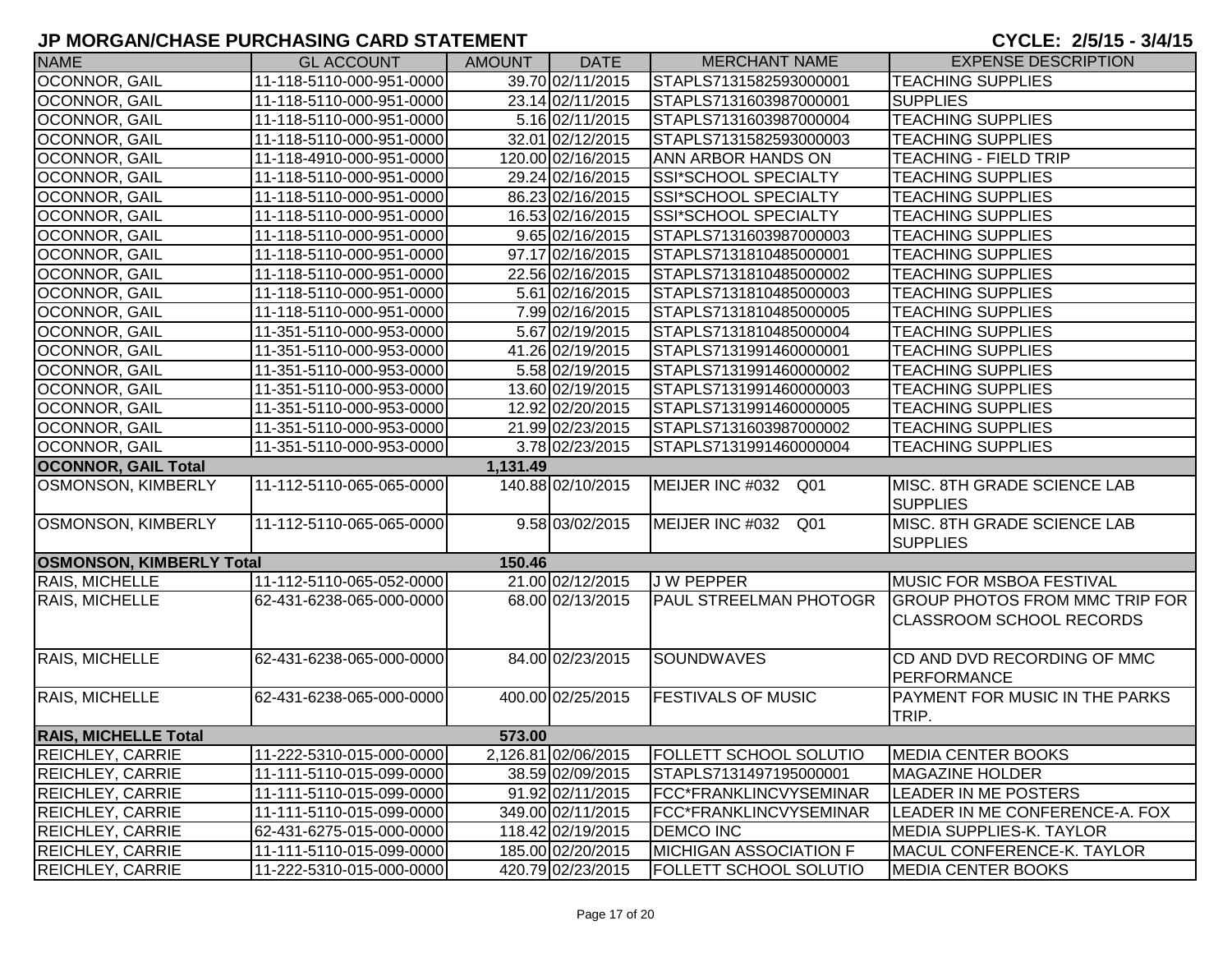| <b>NAME</b>                      | <b>GL ACCOUNT</b>        | <b>AMOUNT</b> | <b>DATE</b>       | <b>MERCHANT NAME</b>               | <b>EXPENSE DESCRIPTION</b>                                                                       |
|----------------------------------|--------------------------|---------------|-------------------|------------------------------------|--------------------------------------------------------------------------------------------------|
| <b>REICHLEY, CARRIE</b>          | 11-111-5110-015-099-0000 |               | 43.94 02/24/2015  | JOANN ETC #1933                    | SUPPLIES FOR LEADERSHIP DAY 3/4/15                                                               |
| <b>REICHLEY, CARRIE Total</b>    |                          | 3,374.47      |                   |                                    |                                                                                                  |
| RODRIGUEZ, SANDRA                | 62-431-6275-013-000-0000 |               | 49.60 03/04/2015  | SSI*SCHOOL SPECIALTY               | <b>CLIPBOARDS FOR OUR LEADERSHIP</b><br><b>DAY</b>                                               |
| <b>RODRIGUEZ, SANDRA Total</b>   |                          | 49.60         |                   |                                    |                                                                                                  |
| <b>ROY, MICHAEL</b>              | 62-431-6191-071-000-0000 |               | 69.94 02/06/2015  | THE HOME DEPOT 2737                | <b>LIGHTING SUPPLIES</b>                                                                         |
| <b>ROY, MICHAEL</b>              | 62-431-6191-071-000-0000 |               | 39.97 02/09/2015  | THE HOME DEPOT 2737                | <b>LIGHTING SUPPLIES</b>                                                                         |
| <b>ROY, MICHAEL Total</b>        |                          | 109.91        |                   |                                    |                                                                                                  |
| SALTZMAN, DANA                   | 11-118-5110-000-951-0000 |               | 9.00 02/09/2015   | FIVE BELOW #558                    | <b>TEACHING SUPPLIES</b>                                                                         |
| <b>SALTZMAN, DANA</b>            | 11-118-5110-000-951-0000 |               | 11.20 02/12/2015  | WM SUPERCENTER #5893               | <b>TEACHING SUPPLIES</b>                                                                         |
| SALTZMAN, DANA                   | 11-118-5110-000-951-0000 |               | 6.88 02/24/2015   | MEIJER INC #034<br>Q <sub>01</sub> | <b>TEACHING SUPPLIES</b>                                                                         |
| SALTZMAN, DANA                   | 11-118-4910-000-951-0000 |               | 6.95 02/25/2015   | AMAZON.COM                         | <b>CLASSROOM MATERIALS</b>                                                                       |
| <b>SALTZMAN, DANA Total</b>      |                          | 34.03         |                   |                                    |                                                                                                  |
| <b>SCHRINER, STEPHANIE</b>       | 11-222-5990-065-000-0000 |               | 37.58 02/09/2015  | <b>LEARNING SCIENCES INTL</b>      | <b>BOOK ON MARZANO</b>                                                                           |
| <b>SCHRINER, STEPHANIE Total</b> |                          | 37.58         |                   |                                    |                                                                                                  |
| <b>SCHURIG, CLAIRE</b>           | 62-431-6122-071-000-0000 |               | 43.75 02/10/2015  | <b>JAVA JOES FUNDRAISING</b>       | LATE ADDS FOR FUNDRAISER.                                                                        |
| <b>SCHURIG, CLAIRE Total</b>     |                          | 43.75         |                   |                                    |                                                                                                  |
| SHAFER, RACHELLE                 | 62-431-6701-012-000-0000 |               | 78.38 02/16/2015  | JIMMY JOHNS - 396                  | LEADERSHIP MEETING IN THE<br><b>CONFERENCE ROOM</b>                                              |
| SHAFER, RACHELLE                 | 11-111-5110-012-025-0000 |               | 152.26 02/26/2015 | <b>RGS PAY*</b>                    | ZIMMERMAN, LODWICK, AND<br><b>MARDIGAN CLASSROOM BUDGETS.</b><br><b>DNEALIAN WRITING FOLDERS</b> |
| SHAFER, RACHELLE                 | 11-111-5110-012-025-0000 |               | 292.92 03/02/2015 | DMI* DELL K-12 PTR                 | COLOR CARTRIDGES FOR THE COLOR<br><b>COPIER</b>                                                  |
| <b>SHAFER, RACHELLE Total</b>    |                          | 523.56        |                   |                                    |                                                                                                  |
| SHPAKOFF, KATHLEEN               | 11-351-5110-000-953-0000 |               | 14.00 02/06/2015  | <b>SCHOLASTIC BOOK CLUB</b>        | <b>TEACHING MATERIALS</b>                                                                        |
| <b>SHPAKOFF, KATHLEEN Total</b>  |                          | 14.00         |                   |                                    |                                                                                                  |
| SMITH, JENNIFER                  | 11-118-5110-000-951-0000 |               | 5.38 02/09/2015   | MEIJER INC #64<br>Q <sub>01</sub>  | <b>SUPPLIES</b>                                                                                  |
| SMITH, JENNIFER                  | 11-118-5110-000-951-0000 |               | 5.46 02/10/2015   | <b>PARTY CITY</b>                  | <b>SUPPLIES</b>                                                                                  |
| <b>SMITH, JENNIFER Total</b>     |                          | 10.84         |                   |                                    |                                                                                                  |
| SOVEL, SHEILA                    | 62-431-6355-031-000-0000 |               | 18.26 02/09/2015  | <b>TARGET</b><br>00008961          | <b>CLASSROOM SUPPLIES</b>                                                                        |
| <b>SOVEL, SHEILA</b>             | 62-431-6355-031-000-0000 |               | 13.05 02/09/2015  | <b>TARGET</b><br>00008961          | <b>CLASSROOM SUPPLIES</b>                                                                        |
| <b>SOVEL, SHEILA Total</b>       |                          | 31.31         |                   |                                    |                                                                                                  |
| <b>STEC, MEGAN</b>               | 11-118-5110-000-951-0000 |               | 14.81 02/23/2015  | MEIJER INC #122<br>Q <sub>01</sub> | <b>TEACHING MATERIALS</b>                                                                        |
| <b>STEC, MEGAN Total</b>         |                          | 14.81         |                   |                                    |                                                                                                  |
| <b>STRICKER, CHRISTINE</b>       | 11-351-5110-000-953-0000 |               | 220.17 02/09/2015 | <b>TOYS R US #9271</b><br>QPS      | TOYS FOR THE PRESCHOOL CARE<br><b>ROOM</b>                                                       |
| <b>STRICKER, CHRISTINE Total</b> |                          | 220.17        |                   |                                    |                                                                                                  |
| <b>TURNER, NANCY</b>             | 11-226-5910-000-000-0000 |               | 260.36 03/03/2015 | DMI* DELL K-12 PTR                 | TONER FOR DIRECTORS PRINTER                                                                      |
| TURNER, NANCY                    | 11-226-3220-000-000-0000 |               | 150.00 03/04/2015 | OAKLAND SCHOOLS-RC INT             | <b>SEAOC SPEC READING AND MATH</b><br><b>INSTRUCTION WORKSHOP</b>                                |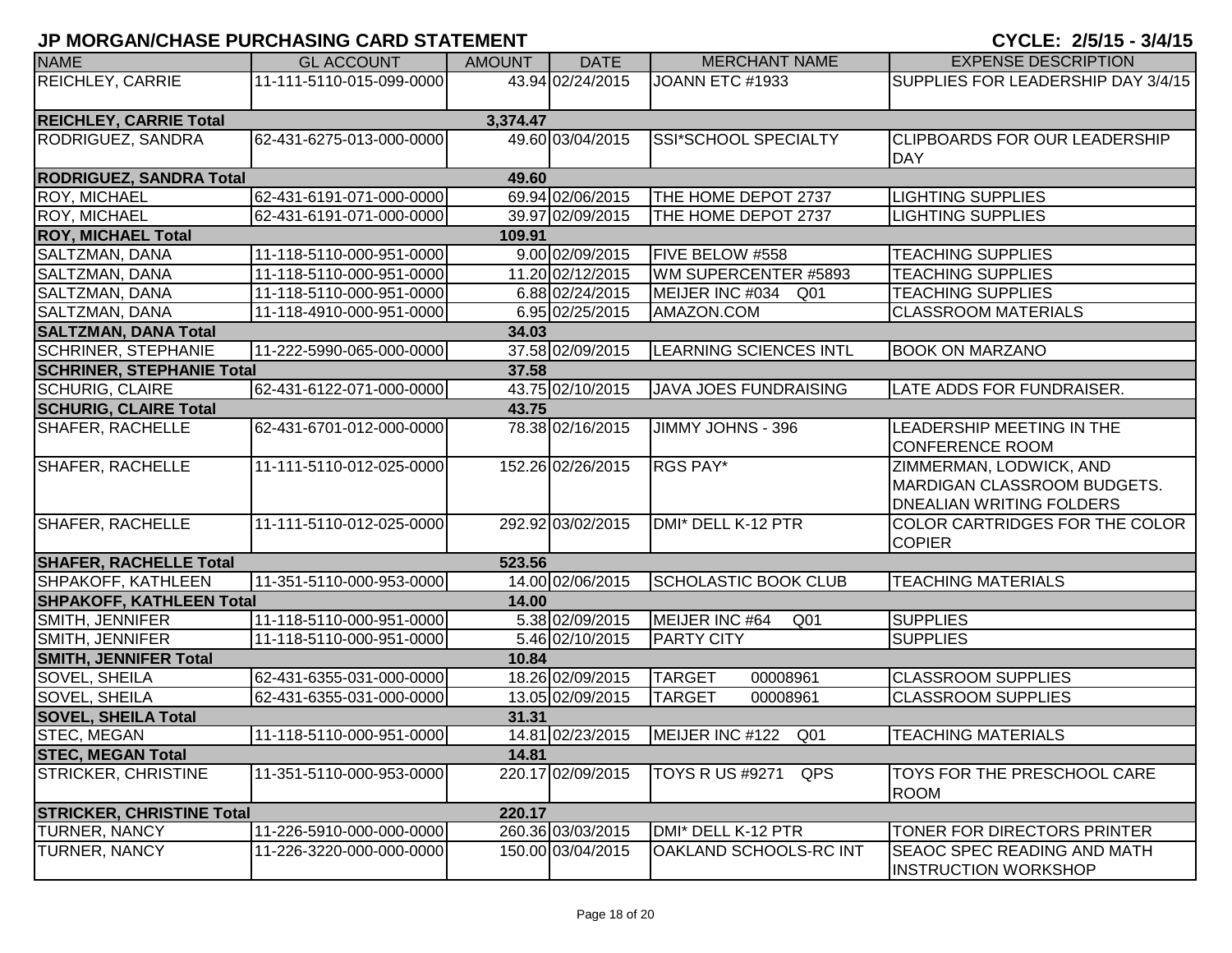| <b>NAME</b>                                      | <b>GL ACCOUNT</b>        | <b>AMOUNT</b> | <b>DATE</b>         | <b>MERCHANT NAME</b>          | <b>EXPENSE DESCRIPTION</b>                                |  |  |  |  |  |
|--------------------------------------------------|--------------------------|---------------|---------------------|-------------------------------|-----------------------------------------------------------|--|--|--|--|--|
| <b>TURNER, NANCY Total</b>                       |                          | 410.36        |                     |                               |                                                           |  |  |  |  |  |
| <b>VALENTINE, CYNTHIA</b>                        | 11-271-3220-000-000-0000 |               | 85.00 02/11/2015    | <b>MICHIGAN ASSOCIATION F</b> | <b>CERTIFICATION CLASS</b>                                |  |  |  |  |  |
| <b>VALENTINE, CYNTHIA</b>                        | 11-271-5910-000-000-0000 |               | 271.98 02/27/2015   | AMAZON.COM                    | <b>MONITOR</b>                                            |  |  |  |  |  |
| <b>VALENTINE, CYNTHIA Total</b>                  | 356.98                   |               |                     |                               |                                                           |  |  |  |  |  |
| <b>VAUGHAN, ANGELA</b>                           | 11-231-3220-000-000-0000 |               | 190.00 02/11/2015   | <b>MASB</b>                   | MASB CBA 101 COOK 2-14-15                                 |  |  |  |  |  |
| VAUGHAN, ANGELA                                  | 11-231-5910-000-000-0000 |               | 13.30 02/23/2015    | WAL-MART #5893                | TOY SUPPLIES: FOAM BOARD AND                              |  |  |  |  |  |
|                                                  |                          |               |                     |                               | <b>ADHESIVE SPRAY</b>                                     |  |  |  |  |  |
| VAUGHAN, ANGELA                                  | 11-231-7910-000-000-0000 |               | 79.50 02/24/2015    | KROGER #632                   | TOY: FLOWERS FOR SUPRISE                                  |  |  |  |  |  |
| <b>VAUGHAN, ANGELA Total</b>                     |                          | 282.80        |                     |                               |                                                           |  |  |  |  |  |
| <b>VUICHARD, TATIANA</b>                         | 11-311-5990-000-000-0000 |               | 98.35 02/13/2015    | STAPLS7131693782000001        | <b>AQUATIC OFFICE SUPPLIES</b>                            |  |  |  |  |  |
| <b>VUICHARD, TATIANA</b>                         | 11-311-5910-000-000-0000 |               | 35.00 02/18/2015    | FOTOLIA - XTOFNY7ENAQA        | <b>PICTURES FOR BROCHURE</b>                              |  |  |  |  |  |
| <b>VUICHARD, TATIANA</b>                         | 11-311-5990-000-000-0000 |               | 84.95 02/24/2015    | GFS MKTPLC #1985              | <b>STAFF APPRECIATION</b>                                 |  |  |  |  |  |
| <b>VUICHARD, TATIANA Total</b>                   |                          | 218.30        |                     |                               |                                                           |  |  |  |  |  |
| <b>WARECK, MICHELE</b>                           | 62-431-6135-071-000-0000 |               | 30.00 02/06/2015    | OU MP SEHS PD                 | <b>GSA CONFERENCE FEES</b>                                |  |  |  |  |  |
| <b>WARECK, MICHELE</b>                           | 62-431-6770-071-000-0000 |               | 54.60 02/06/2015    | WM SUPERCENTER #2700          | <b>BREAKFAST MEETING GOODIES</b>                          |  |  |  |  |  |
| <b>WARECK, MICHELE</b>                           | 62-431-6186-071-000-0000 |               | 25.35 02/09/2015    | KROGER #729                   | STUDENT COUNCIL SUPPLIES                                  |  |  |  |  |  |
| <b>WARECK, MICHELE</b>                           | 11-249-5999-071-000-0000 |               | 311.85 02/09/2015   | <b>NPS*NEENAH PAPER</b>       | <b>GRADUATION HONORS SUPPLIES</b>                         |  |  |  |  |  |
| <b>WARECK, MICHELE</b>                           | 11-241-7410-071-000-0000 |               | 59.00 02/10/2015    | <b>ASSOC SUPERV AND CURR</b>  | <b>ASCD MEMBERSHIP DUES FOR KATY</b><br><b>DINKELMANN</b> |  |  |  |  |  |
| <b>WARECK, MICHELE</b>                           | 11-113-5210-071-099-0000 |               | 195.30 02/10/2015   | IN *SUPERIOR TEXT, LLC        | <b>CLASSROOM ENGLISH BOOKS</b>                            |  |  |  |  |  |
| <b>WARECK, MICHELE</b>                           | 11-241-5990-071-000-0000 |               | 9.00 02/10/2015     | WAL-MART #2700                | <b>OFFICE SUPPLIES</b>                                    |  |  |  |  |  |
| <b>WARECK, MICHELE</b>                           | 62-431-6176-071-000-0000 |               | 199.00 02/11/2015   | <b>ATD ADIRONDACK</b>         | NEW STOOL FOR BUILDING SECURITY                           |  |  |  |  |  |
| <b>WARECK, MICHELE</b>                           | 62-431-6275-071-000-0000 |               | 60.63 02/16/2015    | <b>EDIBLE ARRANGEMENTS 48</b> | CONGRATULATIONS BOUQUET FOR<br><b>STAFF MEMBER</b>        |  |  |  |  |  |
| <b>WARECK, MICHELE</b>                           | 62-431-6173-071-000-0000 |               | 234.00 02/16/2015   | NASSP MOTO                    | NATIONAL HONOR SOCIETY PINS AND<br>CARD                   |  |  |  |  |  |
| <b>WARECK, MICHELE</b>                           | 11-113-5110-071-010-0000 |               | 63.60 02/16/2015    | SSI*SCHOOL SPECIALTY          | <b>ART SUPPLIES</b>                                       |  |  |  |  |  |
| <b>WARECK, MICHELE</b>                           | 11-113-4910-071-092-0000 |               | 370.00 02/19/2015   | TEL SYSTEMS                   | <b>CAMERA REPAIR FOR</b><br><b>ANNOUNCEMENTS</b>          |  |  |  |  |  |
| <b>WARECK, MICHELE</b>                           | 62-431-6275-071-000-0000 |               | 145.90 02/25/2015   | SAMS CLUB #6657               | <b>STAFF SUPPLLIES</b>                                    |  |  |  |  |  |
| <b>WARECK, MICHELE</b>                           | 62-431-6770-071-000-0000 |               | 22.38 02/25/2015    | WAL-MART #4584                | <b>STAFF MEETING GIFTS</b>                                |  |  |  |  |  |
| <b>WARECK, MICHELE</b>                           | 62-431-6125-071-000-0000 |               | 2,500.00 02/26/2015 | <b>DAYS INNS</b>              | DECA COMPETITION HOTEL DEPOSIT                            |  |  |  |  |  |
|                                                  |                          |               |                     |                               | <b>FEES</b>                                               |  |  |  |  |  |
| <b>WARECK, MICHELE</b>                           | 62-431-6275-071-000-0000 |               | 10.50 02/26/2015    | WM SUPERCENTER #5893          | <b>STAFF MEETING WATER</b>                                |  |  |  |  |  |
| <b>WARECK, MICHELE</b><br><b>WARECK, MICHELE</b> | 11-113-5110-071-044-0000 |               | 56.89 02/27/2015    | KROGER #632                   | <b>FAMILY AND HEALTH SUPPLIES</b>                         |  |  |  |  |  |
|                                                  | 11-113-5110-071-044-0000 |               | 79.73 02/27/2015    | SAMSCLUB #6657                | <b>LIFE MANAGEMENT SKILLS</b>                             |  |  |  |  |  |
|                                                  |                          |               |                     |                               | <b>CLASSROOM COOKING SUPPLIES</b>                         |  |  |  |  |  |
| <b>WARECK, MICHELE</b>                           | 62-431-6120-071-000-0000 |               | 764.97 03/02/2015   | TRAFFIC JAM & SNUG            | ART FIELD TRIP LUNCH FEES (PAID BY<br><b>STUDENTS)</b>    |  |  |  |  |  |
| <b>WARECK, MICHELE</b>                           | 62-431-6174-071-000-0000 |               | 9.95 03/03/2015     | KROGER #632                   | PLAN/PSAT TEST SUPPLIES                                   |  |  |  |  |  |
| <b>WARECK, MICHELE</b>                           | 62-431-6174-071-000-0000 |               | 75.33 03/03/2015    | SAMSCLUB #6657                | <b>ACT-PLAN TESTING SUPPLIES</b>                          |  |  |  |  |  |